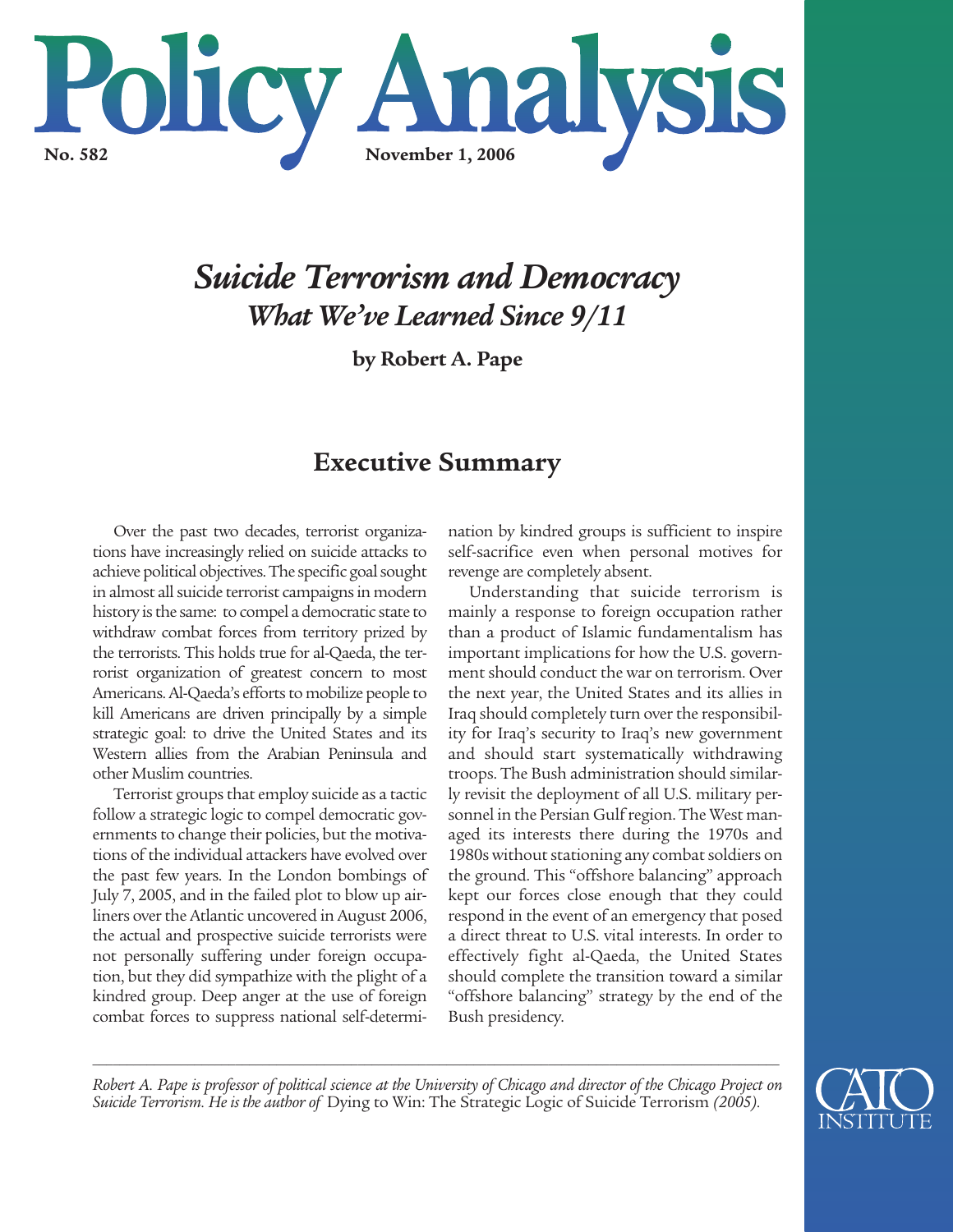**Almost all suicide terrorist attacks have in common a specific political goal: to compel a democratic state to withdraw forces from territory that the terrorists prize greatly.** 

### **Introduction**

Almost every week, a suicide bomber walks into a crowd of Iraqis waiting to join the government's security forces or rams a car laden with explosives into an American military convoy. Almost every month this year, al-Qaeda has released a new video seeking to encourage Muslims to copy the example of the July 7, 2005, London suicide bombers and strap explosives to themselves in order to carry out an attack that would surely kill many Americans or their allies. In April of this year, the Tamil Tigers again began to use suicide attacks as a means to achieve their objectives in Sri Lanka after having stopped using this tactic for several years. And in August, British authorities thwarted an apparent suicide terrorist plot to destroy as many as 10 U.S.-bound airliners in mid-flight over the Atlantic Ocean. Suicide terrorism is not a recent phenomenon, however. Over the past two decades, terrorist organizations in Lebanon, the West Bank, Chechnya, Kashmir, and elsewhere have increasingly relied on suicide attacks to achieve major political objectives.

We know the horror. We know not to be surprised, even though suicide attacks often come after months of relative calm. But do we understand what would drive seemingly ordinary people to strap explosives to their bodies and deliberately kill themselves on a mission to kill others?

Recently, we have made strides in understanding suicide terrorism. Just a few years ago, one could listen to seemingly endless reports asking, "Why do only Muslims carry out suicide attacks?" Such news stories dovetailed with the popular notion that suicide terrorism is a product of religious extremism where poor, desperate (Muslim) souls seek to escape the troubles of this world for a quick trip to paradise.

Today, we know significantly more. Much of what we now know challenges the conventional wisdom. Some is disconcerting.

A detailed study of every suicide terrorist bombing and attack around the world from 1980 through the end of 2003—with a total of 462 suicide terrorists who actually killed themselves to complete their missions—suggests that more than half of those bombers were motivated by secular aims. At least 30 percent of all suicide terrorist attacks conducted by Muslims are committed on behalf of groups with purely secular aims, such as the Kurdistan Workers Party (also known as the Partiya Karkeren Kurdistan, or PKK), a Kurdish terrorist group in Turkey. Evidence from Iraq, Afghanistan, and elsewhere in the past two years largely fits within this pattern. Meanwhile, the world leader in suicide terrorism over the years is a group that many in the West have not heard much about—the Tamil Tigers in Sri Lanka. This group—secular in orientation, adhering to a Marxist political ideology, and whose fighters are predominantly Hindu—has carried out more suicide terrorist attacks than Hamas or Islamic Jihad.

Instead of religion, almost all suicide terrorist attacks around the world have in common a specific political goal: to compel a democratic state to withdraw combat forces from territory that the terrorists consider to be their homeland or prize greatly. This has been the central goal of every campaign of suicide terrorism since 1980, from Lebanon, Sri Lanka, and Chechnya to Kashmir, the West Bank, and Iraq. It also holds true for al-Qaeda, the organization of greatest concern to most Americans.

To put today's suicide terrorism into perspective, it is helpful to look more systematically at the global patterns of suicide terrorism since 1980 and to focus specifically on the case of al-Qaeda. It is further helpful to briefly address suicide terrorism in Iraq. The available data on suicide attacks through the end of 2005, combined with the previous information on the sources of suicide terrorism, provides a solid foundation for developing a new strategy for the United States to mitigate the danger we face.

### **Global Patterns of Suicide Terrorism**

Although terrorism has long been part of international politics, we do not have good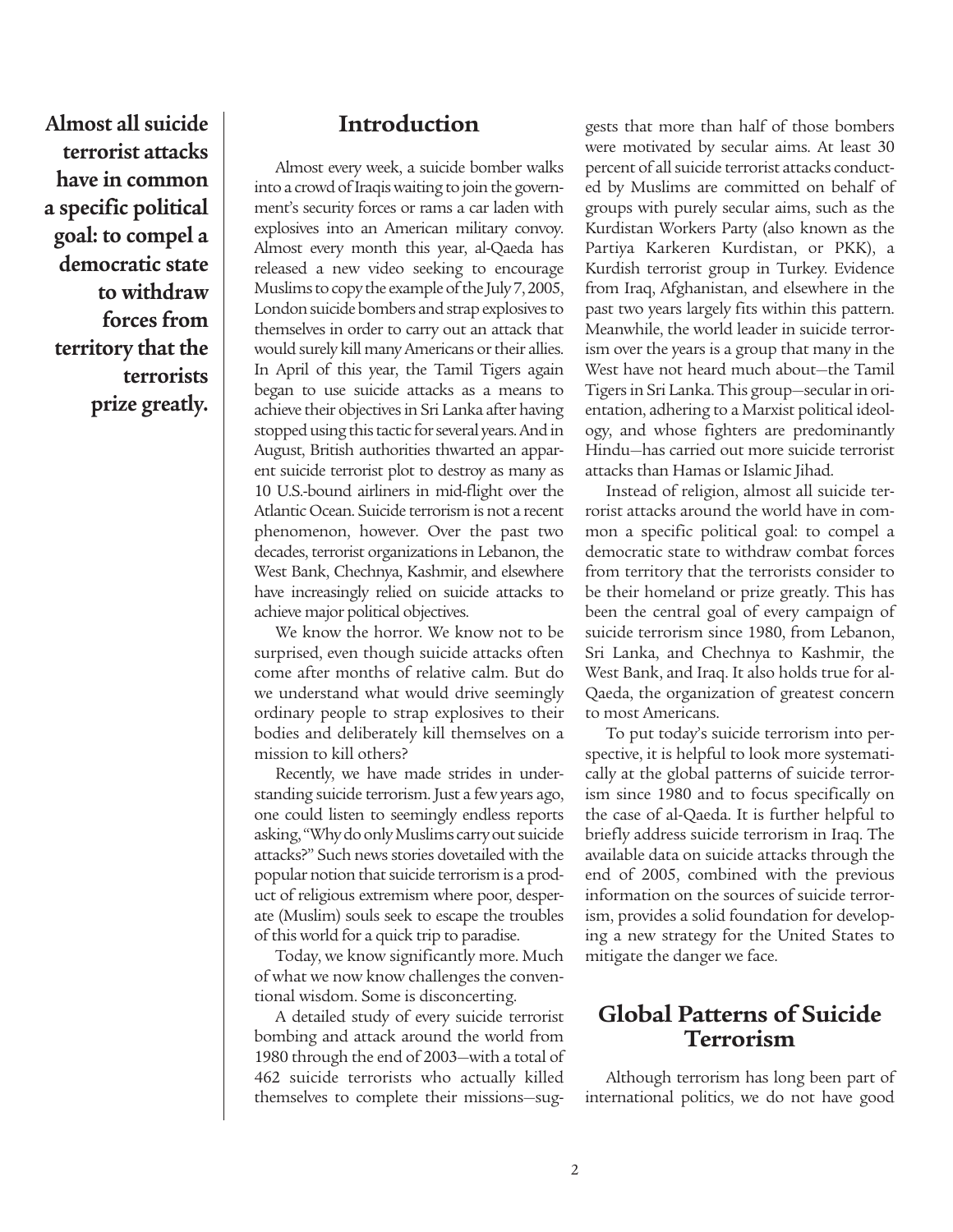explanations for the increase in suicide terrorism before 9/11. Traditional studies of terrorism tend to treat suicide attack as one of many tactics that terrorists use, and so do not shed much light on the recent rise of this particular type of attack.<sup>1</sup> The few studies that explicitly address suicide terrorism in the 1980s and 1990s tend to focus on the irrationality of the act of suicide from the perspective of the individual attacker. As a result, they concentrate on individual motives—either religious indoctrination or psychological predispositions that might drive individual suicide bombers.<sup>2</sup> This work is important and largely accounts for the twin explanations commonly offered in academic and journalistic accounts, namely that suicide terrorism is a product of either Islamic fundamentalist indoctrination or suicidal individuals who would likely end their lives in any event. $3$ 

These first-wave explanations of suicide terrorism were developed during the 1980s and were consistent with the data from that period. However, as suicide attacks mounted from the 1990s onward, it has become increasingly evident that these initial explanations are insufficient to account for which individuals become suicide terrorists and, more importantly, why terrorist organizations are increasingly relying on this form of attack. First, although religious motives may matter, modern suicide terrorism is not limited to Islamic fundamentalism. Islamic groups receive the most attention in Western media, but, as noted above, the world's leader in suicide terrorism is actually the Marxist/Leninist Hindu Liberation Tigers of Tamil Eelam (LTTE).<sup>4</sup>

Second, although study of the personal characteristics of suicide attackers may someday help identify the individuals that terrorist organizations are likely to recruit for that purpose, the vast spread of suicide terrorism over the last two decades suggests that suicide terrorists do not fit a single profile. Until recently, the leading experts in psychological profiles of suicide terrorists characterized them as uneducated, unemployed, socially isolated, single men in their late teens and early twenties.<sup>5</sup> Now we know that suicide terrorists can be college

educated or uneducated, married or single, men or women, socially isolated or integrated, teenaged or middle aged (they've ranged from 15 to 52). At least one of the individuals arrested in August in the United Kingdom was a woman, married to one of the other would-be suicide bombers, and the mother of a young child.<sup>6</sup> In other words, although only a tiny number of people become suicide terrorists, they come from a broad cross-section of lifestyles, and it may be impossible to pick them out in advance.<sup>7</sup>

This study goes a step beyond the first wave explanations and shows that the *groups*, not necessarily the individual bombers, follow a strategic logic. Viewed from the perspective of the terrorist organization, suicide attacks are designed to achieve specific political purposes: to coerce a target government to change policy, to mobilize additional recruits and financial support, or both. Moreover, most governments that have been targeted by suicide terrorism made concessions toward the terrorists' political cause. Most of those concessions were driven by the coercive pressure of the suicide attacks or occurred at times and under circumstances wherein they could plausibly be attributed to the suicide attacks. Leaders of suicide terrorist organizations have in fact come to believe that suicide attacks are an effective coercive tool. During the past 25 years, suicide terrorism has been steadily rising because terrorists have learned that it pays.

### **Defining Suicide Terrorism**

Terrorism involves the use of violence by an organization other than a national government to cause intimidation or fear among a target audience.<sup>8</sup> Although one could broaden the definition of terrorism to include the actions of a national government to cause terror among an opposing population, adopting such a broad definition would distract attention from what policymakers would most like to know: how to combat the threat to state security posed by subnational groups. Furthermore, a

**Suicide terrorists come from a broad crosssection of lifestyles, and it may be impossible to pick them out in advance.**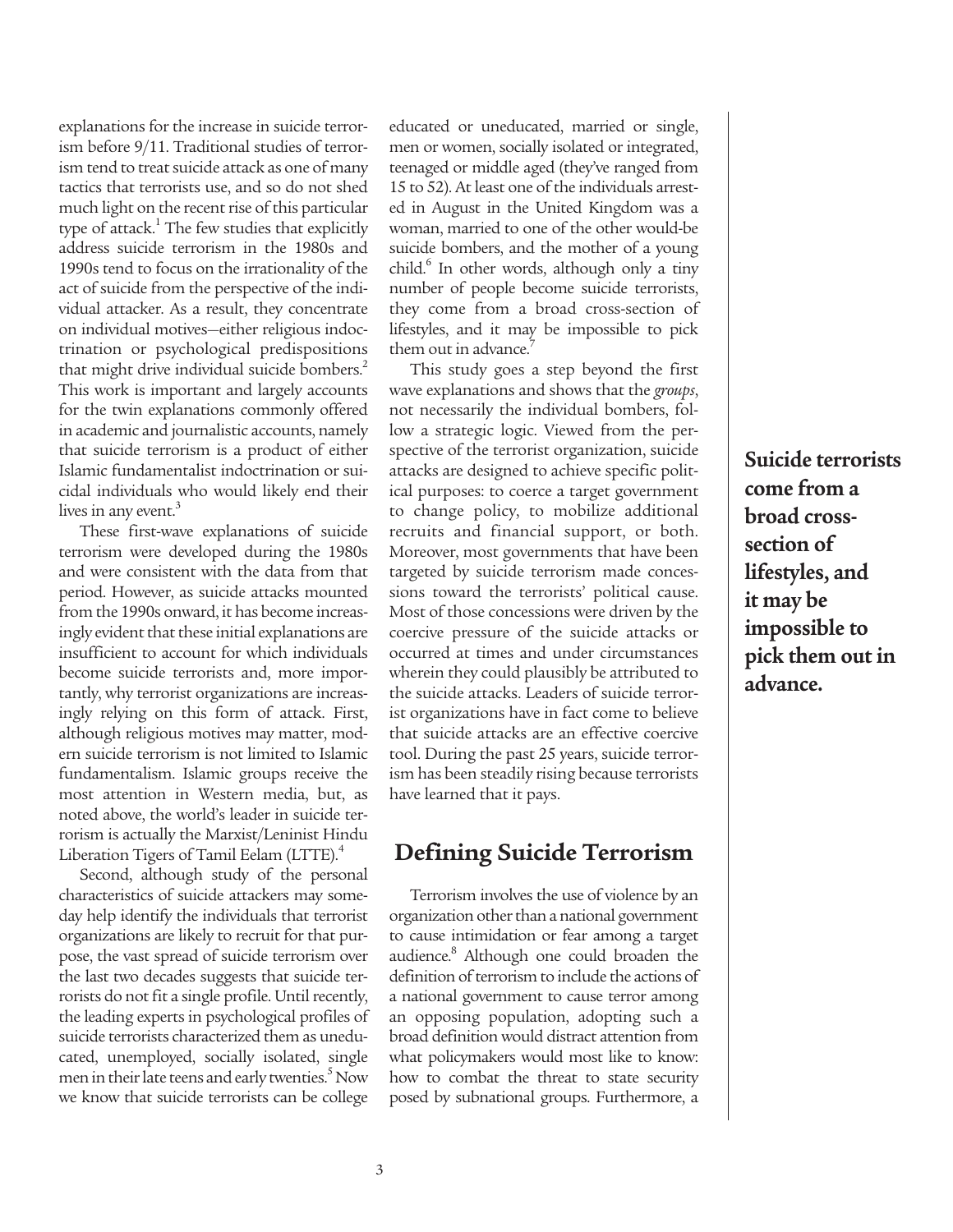broader definition could also create analytic confusion. Terrorist organizations and national governments have different levels of resources, face different kinds of incentives, and are susceptible to different types of pressures. Accordingly, the determinants of their behavior are not likely to be the same.

Suicide terrorism is an aggressive, distinct form of terrorism. The purpose is not simply to die, but to kill. What distinguishes a suicide terrorist is that the attacker does not expect to survive a mission and often employs a method of attack that requires the attacker's death in order to succeed (such as a car bomb, suicide vest, or ramming an airplane into a building). In essence, a suicide terrorist kills others at the same time he kills himself.<sup>9</sup> In principle, suicide terrorists could be used for demonstrative purposes, in other words, showing the resolve of the group, or they could be limited to only targeted assassinations. $^{10}$  In practice, however, suicide terrorists often seek simply to kill the largest number of people possible. This feature is important because if suicide terrorism were mainly a tactic used to advance a religious agenda, killing large numbers of people in the target audience would be a rather poor way to achieve this end because it would alienate those in the target audience who might be sympathetic to the terrorists' cause. So, although killing large numbers maximizes the coercive leverage that can be gained from terrorism, it does so at the greatest cost to the terrorists' basis of support.<sup>11</sup> Thus, while coercion is an element in all terrorism, coercion is the paramount objective of suicide terrorism.

**Suicide terrorism attempts to inflict enough pain to overwhelm the target country's interest in resisting the terrorists' demands.**

### **The Strategic Logic of Suicide Terrorism**

At its core, suicide terrorism aims to compel a target government to change policy. The strategic logic is simple: suicide terrorism attempts to inflict enough pain and threaten enough future pain to overwhelm the target country's interest in resisting the terrorists' demands. The common feature of all suicide terrorist campaigns is that they inflict punishment on the opposing society, either directly, by killing civilians, or indirectly, by killing military personnel in circumstances that cannot lead to meaningful battlefield victory. Suicide terrorism, rarely being a onetime event, generates coercive leverage both from the immediate panic associated with each attack and from the risk of civilian punishment in the future. The suicide terrorism campaign succeeds if it induces an opposing government to concede and change the policy, or if the opposing population changes the government, which then results in a change of policy.

Although the element of suicide is novel and the pain inflicted on civilians is often spectacular and gruesome, the heart of the strategy of suicide terrorism is the same as the coercive logic used by states when they employ strategic air power or economic sanctions to punish an adversary: to cause mounting civilian costs to overwhelm the target state's interest in the issue in dispute and so to cause it to concede the adversary's political demands. Targets may be economic or political, military or civilian, but in all cases the main task is less to destroy the specific targets than to convince the opposing society that it is vulnerable to more attacks in the future.

The rhetoric of major suicide terrorist groups reflects this logic. Abdel Karim, a leader of the al-Aqsa Martyrs Brigades, a militant group linked to the Palestinian Fatah movement, said the goal of his group was "to increase losses in Israel to a point at which the Israeli public would demand a withdrawal from the West Bank and Gaza Strip." The infamous 1998 fatwa signed by Osama Bin Laden and others against the United States reads: "The ruling to kill the Americans and their allies—civilians and military—is an individual duty for every Muslim who can do it in any country in which it is possible to do it, in order to liberate the al-Aqsa Mosque and the holy mosque [Mecca] from their grip, and in order for their armies to move out of all the lands of Islam, defeated and unable to threaten any Muslim."<sup>12</sup>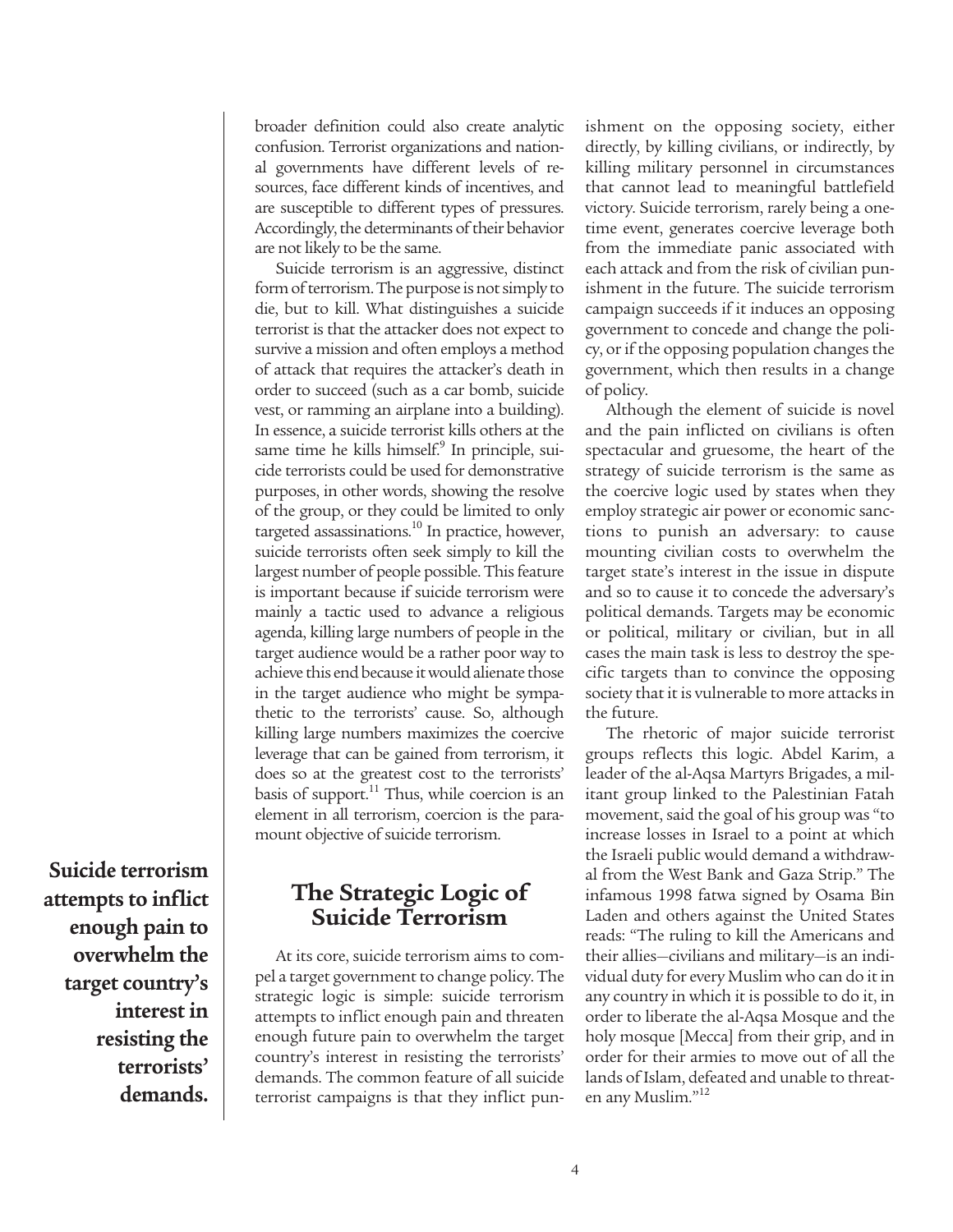#### **Why "Suicide"?**

Suicide terrorists' willingness to die magnifies the coercive effects of punishment in three ways. First, suicide attacks are generally more destructive than other terrorist attacks. An attacker who is willing to die is much more likely to accomplish the mission and to cause maximum damage to the target. Suicide attackers can conceal weapons on their own bodies and make last-minute adjustments more easily than ordinary terrorists. For example, the Jordanian suicide bombings of November 2005 involved a husband and wife team; the wife's bomb failed to detonate, but she told investigators that her husband was able to alter his focus when her bomb failed to go off.<sup>13</sup> Suicide terrorists are better able to infiltrate heavily guarded targets because they do not need escape plans or rescue teams. They can use certain especially destructive tactics such as "suicide vests" and ramming vehicles into targets. The 315 suicide terrorist attacks that occurred from 1980 to 2003 killed an average of 12 people each, not counting the attackers or the unusually large number of fatalities on September 11, and account for 48 percent of all deaths caused by terrorism during the period, even though they constitute only 3 percent of all terrorist attacks.<sup>14</sup> Some of the deadliest attacks of the last two years have been carried out by suicide terrorists. For example, suicide attacks in Iraq have been particularly destructive relative to other forms of violence. And there is good evidence from past cases that suicide attacks are far more lethal than ordinary strikes. A systematic survey of damage caused by Japanese air attacks on the U.S. Navy from October 1944 through August 1945 found that Kamikaze missions were four to five times more likely than conventional missions to damage or sink their targets.<sup>15</sup>

A second way in which suicide increases the coercive effects of terrorism is through its signaling of the likelihood of more pain to come if the target government fails to make concessions. Suicide is an especially convincing signal of future intent because it suggests that the attackers could not have been deterred, and future attackers will not be, by a threat of costly retaliation. Although the capture, conviction, and execution of Timothy McVeigh gave reason for some confidence that others with similar political views might be deterred, the deaths of the September 11 hijackers did not, because Americans would have to expect that future al-Qaeda attackers would be equally willing to die.

Organizations that sponsor suicide attacks can also deliberately orchestrate the circumstances around the death of a suicide attacker to further increase expectations of future attacks. This might be called the "art of martyrdom." The more that suicide terrorists justify their actions on the basis of religious or ideological motives that match the beliefs of a broader national community, the more the status of terrorist martyrs is elevated, and the more plausible it becomes that others will follow in their footsteps. Suicide terrorist organizations commonly cultivate "sacrificial myths" that include elaborate sets of symbols and rituals to mark an individual attacker's death as a contribution to the nation. In addition, suicide attackers' families often receive material rewards both from the terrorist organizations and from other supporters.<sup>16</sup>

Third, suicide terrorist organizations are better positioned than other groups that employ terrorist tactics to increase expectations about escalating future costs by deliberately violating norms in the use of violence. They can do this by crossing thresholds of damage, by breaching taboos concerning legitimate targets, and by broadening recruitment to confound expectations about limits on the number of possible terrorists.

#### **Targeting Democracies**

Previous analyses of suicide terrorism have never had the benefit of a comprehensive survey of all suicide terrorist attacks worldwide over an extended period of time. The lack of complete data together with the fact that many such attacks—including all those against Americans—have been committed by Muslims has led many in the United States to assume that Islamic fundamentalism must be the underlying main cause.<sup>17</sup>

**The 315 suicide terrorist attacks that occurred from 1980 to 2003 account for 48 percent of all deaths caused by terrorism during that period, even though they constitute only 3 percent of all terrorist attacks.**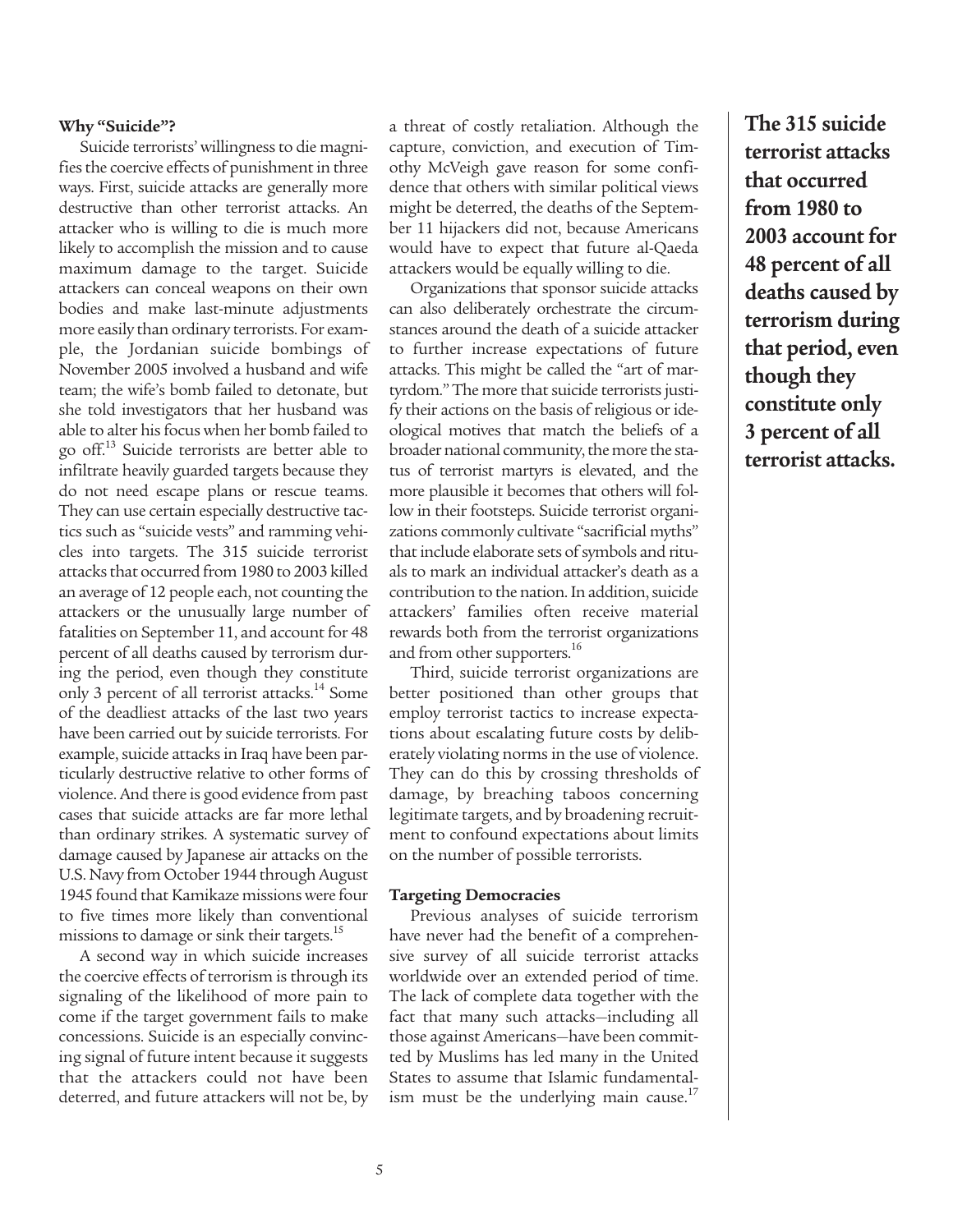**Of the 315 separate suicide terrorist attacks between 1980 and 2003, 301 were parts of organized, coherent campaigns, whereas only 14 were isolated events.**

That, in turn, has fueled a belief that anti-American terrorism can be stopped only by wholesale transformation of Muslim societies. That was one of the primary justifications employed by the Bush administration to build public support of the invasion of Iraq, and it remains a central objective of U.S. strategy, particularly in the Middle East and South Asia. Comprehensive study of the phenomenon of suicide terrorism, however, shows that the presumed connection to Islamic fundamentalism is misleading.

The research presented in my book *Dying to Win: The Strategic Logic of Suicide Terrorism*, was based on a complete dataset of suicide terrorist attacks around the globe from 1980 to 2003. Using hundreds of reports in nativelanguage newspapers, computer databases, and expert analyses, the survey counted every instance in which at least one terrorist killed himself or herself while attempting to kill others. Attacks authorized by national governments, such as those by North Korea against the South and Iranian human wave attacks in the Iran-Iraq war, were excluded.<sup>18</sup>

Overall, there were 315 separate suicide terrorist attacks from 1980 to 2003, and these occurred in a variety of countries, including Lebanon, Israel, Turkey, India, Sri Lanka, Chechnya, Iraq, Saudi Arabia, Morocco, Algeria, Yemen, and the United States.

The data showed that all suicide terrorist campaigns have in common a specific secular and strategic goal: to compel democracies to withdraw military forces from territory that the terrorists value. Religion is rarely the root cause, although it is often used as a tool by terrorist organizations in recruiting and in other efforts in service of the broader strategic objective.

Three general patterns in the data support the conclusion that suicide terrorism is mainly a strategic phenomenon. As I explained in *Dying to Win*, these three properties are consistent with the above strategic logic but not with irrational behavior or religious fanaticism:

1. *Timing:* nearly all suicide attacks occur in organized, coherent campaigns, not

as isolated or randomly timed incidents;

- 2. *Territorial goals:* suicide terrorist campaigns are directed at gaining control of what the terrorists see as their national homeland territory, and specifically at ejecting foreign forces from that territory; and
- 3. *Target selection:* suicide terrorist campaigns in the last two decades have been aimed at democracies, which make more suitable targets from the terrorists' point of view. Nationalist movements that face nondemocratic opponents have not resorted to suicide attack as a means of coercion.

This study incorporates new information from the past two years to further refine the argument set forward in *Dying to Win*. I find that suicide terrorism continues to follow a strategic logic, but that the motivations of the individual attackers, and the intended targets for coercion, have evolved—with important implications for counterterrorism strategies going forward.

#### **Timing**

A suicide terrorist campaign can be distinguished from isolated attacks if it consists of an intended series of attacks that terrorist leaders explain and justify as aimed at gaining political concessions from a target government, and that continues until the terrorist leaders deliberately abandon the effort, either because sufficient gains have been attained or because they've become convinced that the effort has failed.

Of the 315 separate suicide terrorist attacks between 1980 and 2003, 301, or 95 percent, were parts of organized, coherent campaigns, whereas only 14 were isolated or random events. Nine separate disputes led to suicide terrorist campaigns during this period: the presence of American and French forces in Lebanon, Israeli occupation of the West Bank and Gaza, the independence of the Tamil regions of Sri Lanka, the independence of the Kurdish region of Turkey, Russian occupation of Chechnya, Indian occupation of Kashmir,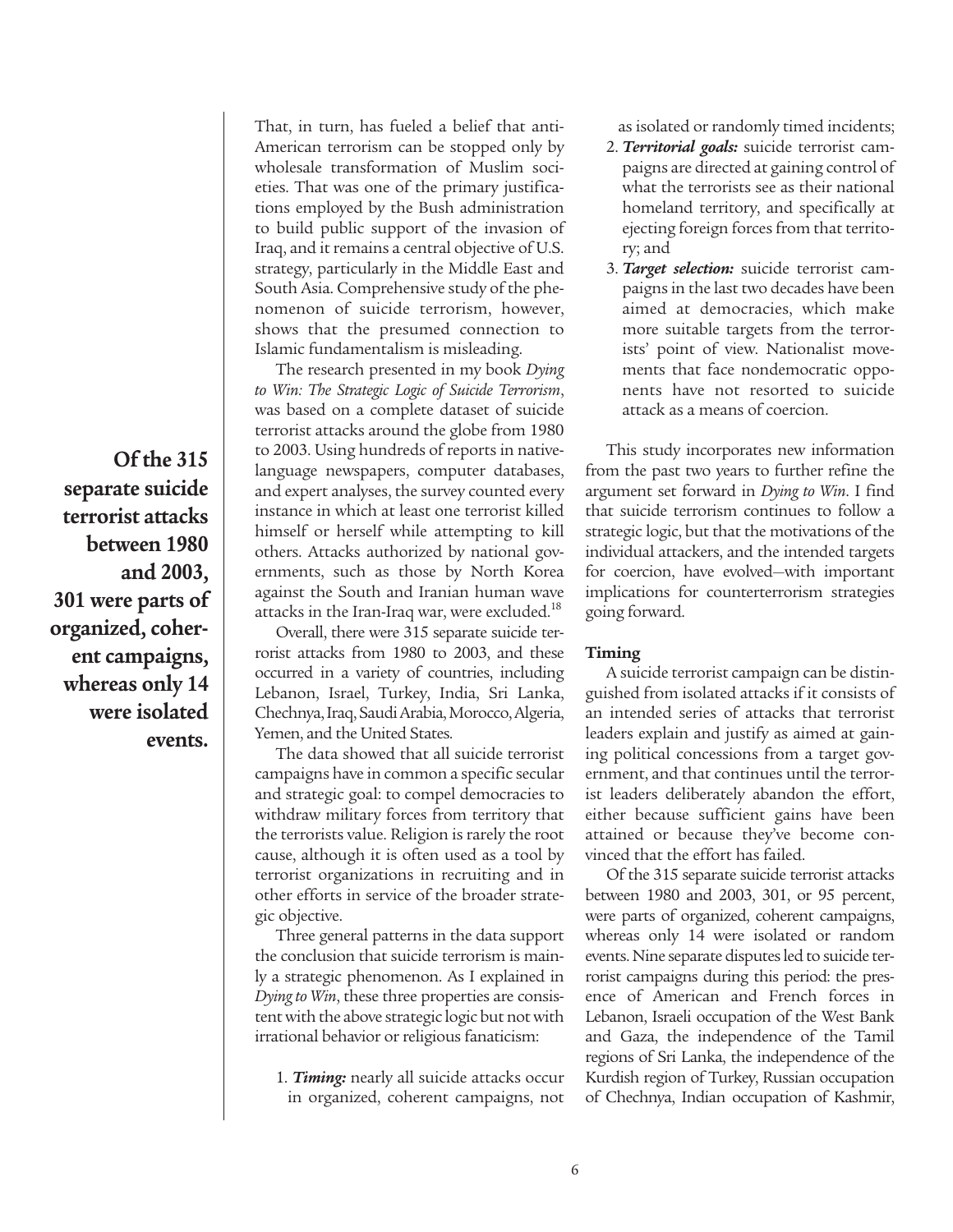Indian control of Punjab, and the presence of American forces in Iraq and the Persian Gulf region. These nine disputes gave rise to 18 distinct campaigns, because in certain disputes the terrorists elected to suspend operations one or more times either in response to concessions or for other reasons. Since 2003, we have seen a continuation of many of these campaigns, namely by al-Qaeda, the Tamil Tigers, Chechen rebels, and the Palestinians (Islamic Jihad and Hamas). In addition, Iraqi rebels are engaged in a campaign in response to the presence of American forces in Iraq and the Persian Gulf, and a new dispute—the presence of Western forces in Afghanistan—has given rise to a new suicide terrorism campaign. The destructive effects of that campaign have been felt almost entirely by the Afghan people, but the coercive effect is intended for the Western democracies with troops in the country.

From the 1980 to 2003 data, I found that the attacks comprising each campaign were organized by the same terrorist group (or, sometimes, a set of cooperating groups, as in the ongoing "second intifada" in Israel/ Palestine), clustered in time, publicly justified in terms of a specified political goal, and directed against targets related to that goal. For the last two years, that has generally remained true, though the evidence is far from clear given that the four known suicide terrorist groups in the case of Iraq claimed credit for only 40 percent of suicide attacks in that country.<sup>19</sup> Murky information on the identity of suicide attackers is normal in the immediate aftermath of the attacks. Suicide terrorist groups in Lebanon, Sri Lanka, and elsewhere commonly provide our best information about the identity of the attackers, but often years afterwards, in order to safeguard the security of their ongoing operations.

The most important indicator of the strategic orientation of suicide terrorists is the timing of the suspension of campaigns, which is most often based on a strategic decision by leaders of the terrorist organizations that further attacks would be counterproductive to their coercive purposes—for instance, in response to full or partial concessions by the target state to the terrorists' political goals. Such suspensions are often accompanied by public explanations that justify the decision to opt for a cease-fire. Furthermore, the terrorist organizations' discipline is usually fairly good. Although there are exceptions, such announced cease-fires usually stick for a period of months at least, normally until the terrorist leaders make a new strategic decision to resume in pursuit of goals not achieved in the earlier campaign. That pattern indicates that both terrorist leaders and their recruits are sensitive to the coercive value of the attacks.

If suicide terrorism were mainly irrational or even disorganized, we would expect a much different pattern, in which political goals were not articulated (for example, references in news reports to rogue attacks) or in which the stated goals would vary considerably even within the same conflict. We would also expect the timing to be either random or event-driven in response to particularly provocative or infuriating actions by the other side, but little if at all related to the progress of negotiations over issues in dispute that the terrorists want to influence. That is not the pattern that we see in the data on suicide terrorism.

#### **Territorial Goal**

Suicide terrorism is a costly strategy, one that would only make strategic sense for a group when high interests are at stake and, even then, as a last resort. Suicide terrorism maximizes coercive leverage at the expense of support among the terrorists' own community and so can be sustained over time only when there already exists a high degree of commitment among the potential pool of recruits. The most important goal that a community can have is the independence of its homeland (population, property, and way of life) from foreign influence or control. As a result, a strategy of suicide terrorism is most likely to be used to achieve nationalist goals, such as gaining control of what the terrorists see as their national homeland territory and expelling foreign military forces from that territory.

**Suicide terrorism can be sustained over time only when there already exists a high degree of commitment among the potential pool of recruits.**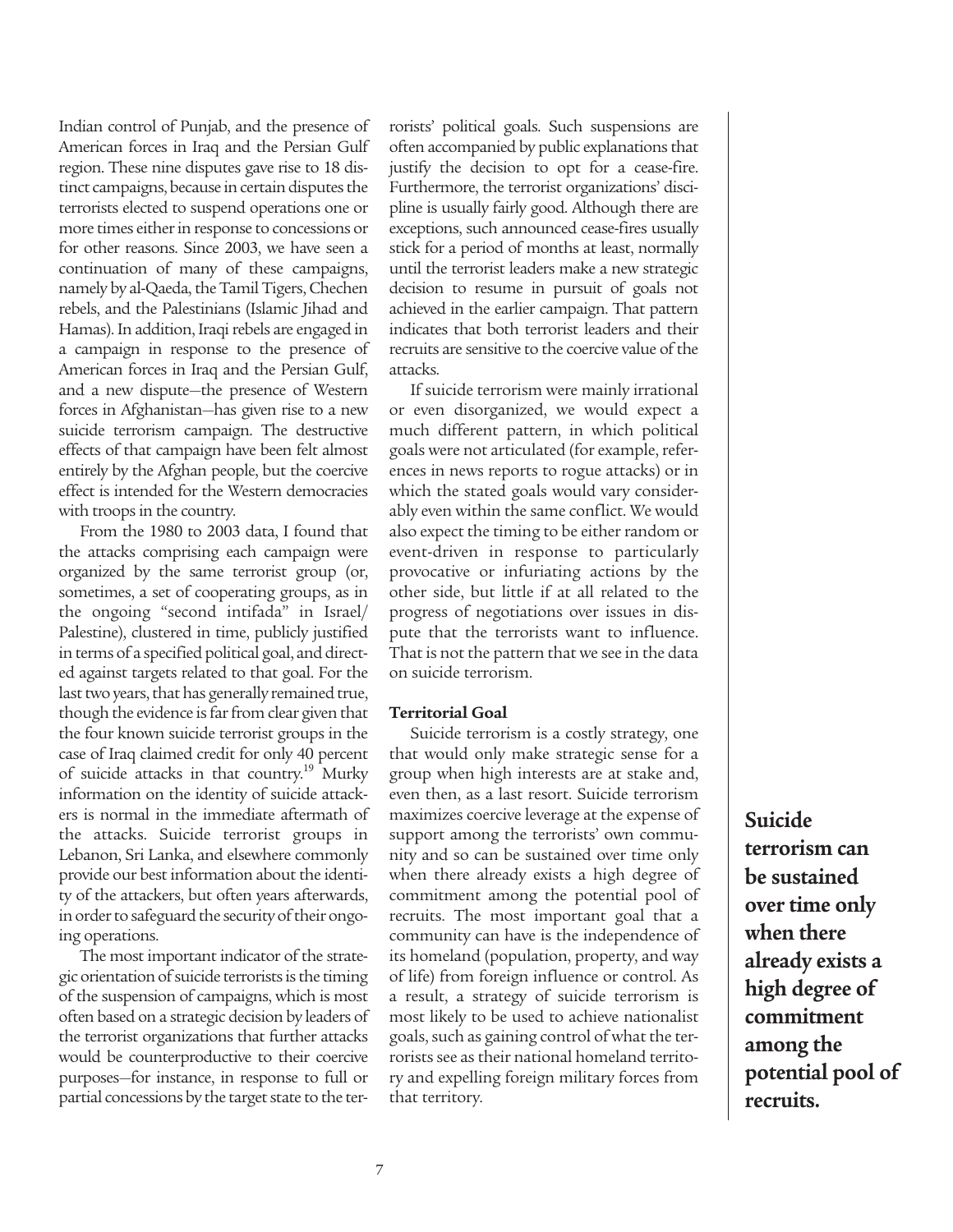**No suicide campaign has ever been waged against opponents who did not have military forces on territory that is important to the terrorists.** 

Every suicide campaign between 1980 and 2003, including the five that were ongoing as of December 2003, had as a major objective or as its central objective—forcing a foreign government to remove its military forces from territory prized by the terrorists. No suicide campaign has ever been waged against opponents who did not have military forces on territory that is important to the terrorists. Although attacks against civilians are often the most salient to Western observers, every suicide terrorist campaign that I studied between 1980 and 2003 has included attacks directly against the foreign military forces in the country, and most have been waged by guerrilla organizations that also use more conventional methods of attack against those forces.

Even al-Qaeda fits this pattern. A major objective of al-Qaeda is the expulsion of U.S. troops from Muslim lands, and there have been frequent attacks by terrorists loyal to Osama Bin Laden against American troops there. To be sure, there is a major debate among Islamists over the morality of suicide attacks, but there is little debate over al-Qaeda's objection to American forces in the region. A poll taken by the Saudi government in 2002 found that over 90 percent of Saudis agreed with bin Laden that foreign forces should be expelled from the Arabian peninsula.<sup>20</sup>

Within the past two years, individuals who are not personally suffering under foreign occupation have carried out terrorist attacks out of sympathy to the plight of a kindred group. The 7/7 bombers in London, and at least some of the foreign fighters entering Iraq to wage suicide attacks, fit this profile. Although much is still unknown about the participants in the failed plot to blow up airliners in August 2006, those individuals largely Britons of Pakistani descent—exhibit some of the same characteristics. Individuals with dual loyalties joined in a wider campaign, hoping to coerce democratic societies into changing their policies, out of a sense of national identification with the plight of kindred groups under foreign military occupation. This is an important development that

extends the strategic logic of suicide terrorism beyond those with personal experience of foreign combat presence on homeland territory. It shows that deep anger at the use of foreign combat forces to suppress national self-determination by kindred groups is sufficient to inspire self-sacrifice to protect those communities, even when personal motives for revenge are completely absent.

Even if suicide terrorism follows a strategic logic, could some suicide terrorist campaigns be irrational in the sense that they are being waged for unrealistic goals? It is true that some suicide terrorist groups have not been realistic in expecting the full concessions demanded of the target, but this is normal for disputes involving overlapping nationalist claims, which are often seen as indivisible by both sides. Rather, the ambitions of terrorist leaders are realistic in two other senses. First, while suicide terrorists' methods are extreme, the political goals quite often reflect common, straightforward nationalist self-determination claims of their community. Second, these groups often have significant support for their policy goals versus the target state, goals which are typically much the same as those of other nationalists within their community. Differences between the terrorists and more "moderate" leaders usually concern the usefulness of a certain level of violence and, sometimes, the legitimacy of attacking additional targets besides foreign troops in the country, such as attacks in other countries or against third parties and civilians. Thus, it is not that terrorists pursue radical goals and then seek others' support. Rather, terrorists are simply the members of their societies who are the most optimistic about the usefulness of violence for achieving goals that many, and often most, support.

The behavior of Hamas illustrates the point. While pursuing the apparently unrealistic goal of abolishing the state of Israel, Hamas terrorism has provoked Israeli retaliation that has been costly for Palestinians. Prospects of establishing an Arab state in all of "historic Palestine" may be poor, and most Palestinians agree that a two-state solution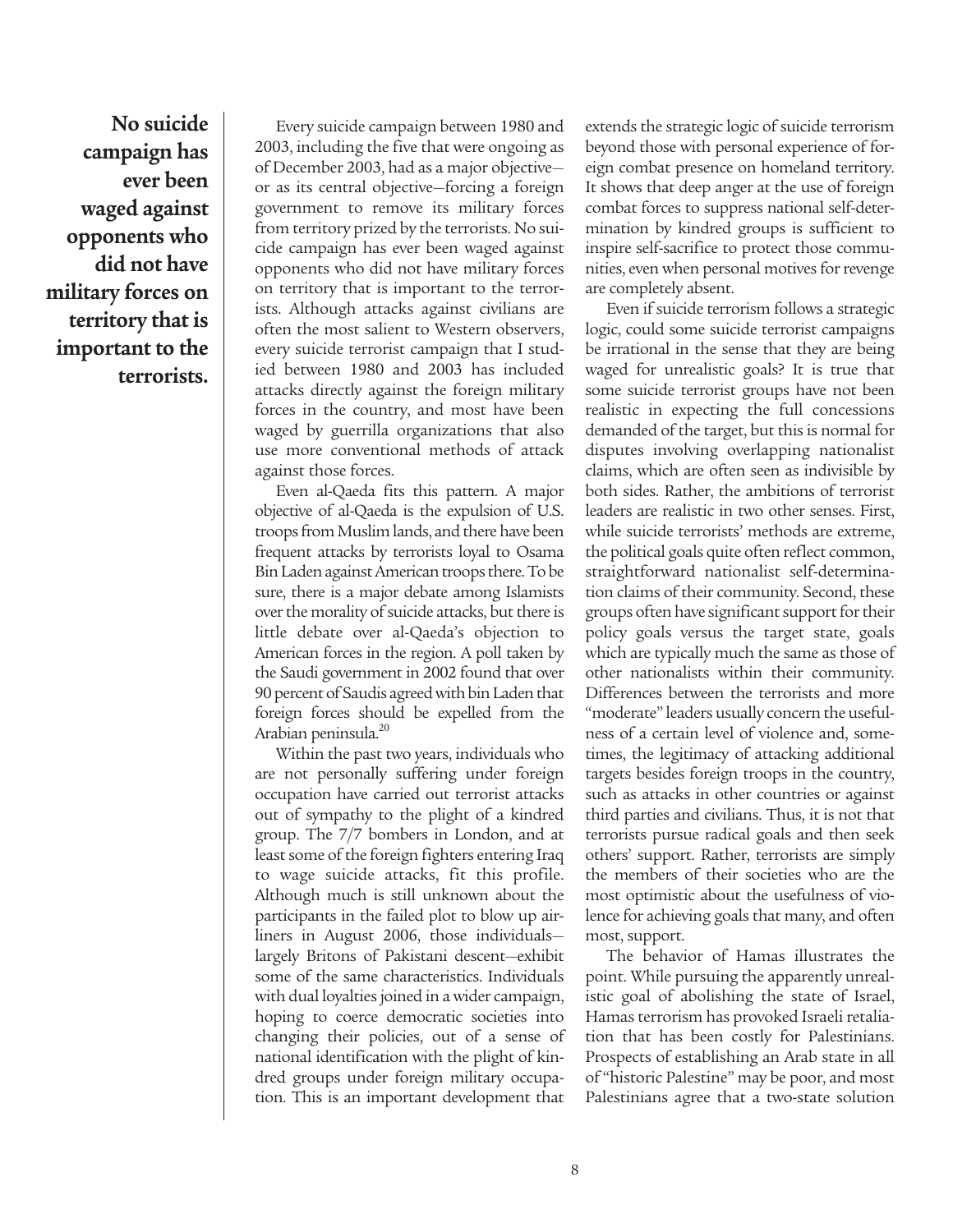would be desirable. $^{21}$  Hamas's terrorist violence was carefully calculated and controlled to achieve specific intermediate objectives. In April 1994, as its first suicide campaign was beginning, Hamas leaders explained that "martyrdom operations" would be used to obtain an Israeli withdrawal from the West Bank and Gaza and noted that the final objective of creating an Islamic state from the Jordan River to the Mediterranean might later require other forms of armed resistance.<sup>22</sup>

#### **Democracies as the Targets**

Suicide terrorism is more likely to be used against states with democratic political systems than authoritarian governments for three reasons. First, democracies are often thought to be especially vulnerable to coercive punishment. Domestic critics and international rivals, as well as terrorists, often view democracies as "soft," usually on the grounds that their publics have low thresholds of cost tolerance and a high ability to affect state policy.23 Even if there is little evidence that democracies are easier to coerce than other regime types, $^{24}$  this image of democracy matters. Since terrorists can inflict only moderate damage in comparison to even small interstate wars, terrorism can be expected to coerce only if the target state is viewed as especially vulnerable to punishment.

With respect to suicide terrorism in Iraq over the past three and a half years, the punishment is most often endured by the Iraqi people, but the coercive effect is intended both for the nascent Iraqi democracy, and the mature American one. Americans who feel a moral obligation to leave Iraq in a better state than when we removed Saddam Hussein from power in April of 2003 despair over the horrific losses inflicted on the Iraqi people. U.S. personnel—both civilian and military have also been targeted by suicide bombers, but force protection for the military as well as the nearly impenetrable fortress known as the Green Zone in Baghdad provide considerable protection for American personnel against suicide (and other) forms of attack. Those strategies for reducing the threat of terrorism have had harmful unintended effects, limiting the ability of U.S. personnel to interact on a regular basis with the Iraqi people and impeding the success of reconstruction activities, but they have enabled most Americans to escape the worst ravages of the ongoing suicide terrorism campaign.<sup>25</sup> Yet, such attacks still have coercive effects, specifically on the U.S. public. If suicide terrorists can cause sectarian violence to spread in Iraq and therefore significantly increase the costs to American personnel there and to taxpayers at home, they could cause the public's cost-benefit calculus to change enough to lead to a withdrawal of foreign troops from Iraqi soil. Indeed, this may already be happening.

In the meantime, the Iraqi people have borne the brunt of the concerted suicide terrorism campaign in their country. Some Iraqis have simply chosen to leave the country. For those who remain, many are willing to sacrifice some of their new-found freedoms in exchange for greater security, and a few have called on the fledgling Iraqi government to reestablish autocracy. Others have reacted to the terrorist campaign by forming ethnic militias, which have, in turn, engaged in revenge killings and other forms of violence, all actions that have undermined the legitimacy and power of the Iraqi government.

The second reason why suicide terrorism is more likely to be employed against democracies than authoritarian governments reflects a calculation of likely costs and perceived benefits. Suicide terrorism is a tool of the weak, which means that regardless of how much punishment the terrorists inflict, the target state almost always has the capacity to retaliate with far more extreme punishment or even by exterminating the terrorists' community. Accordingly, suicide terrorists must not only have high interests at stake, they must also be confident that their opponent will be at least somewhat restrained. Democracies are widely perceived as less likely to harm civilians, and no democratic regime has committed genocide in the 20th century, although recent **Suicide terrorists could cause the public's cost-benefit calculus to change enough to lead to a withdrawal of foreign troops from Iraqi soil.**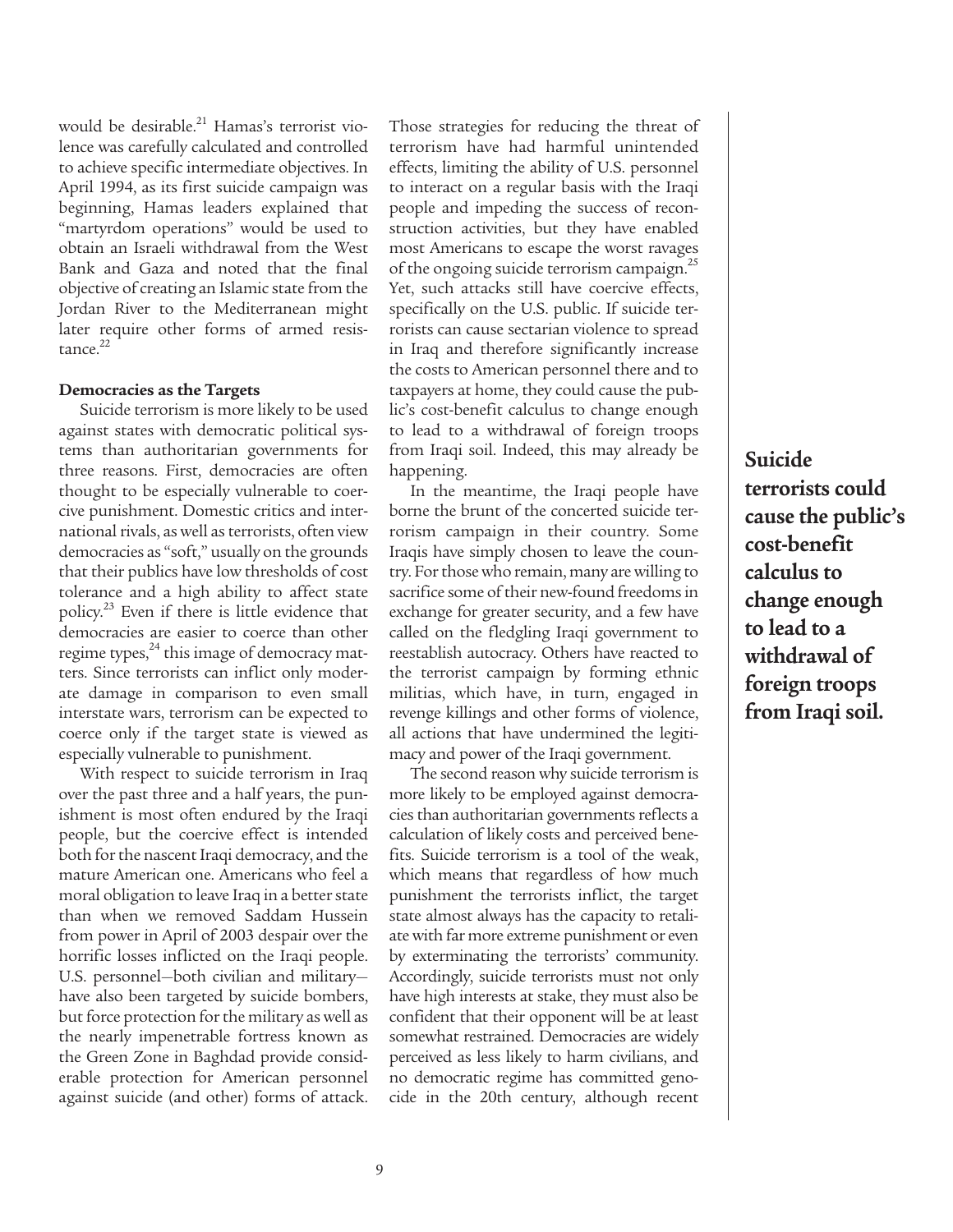scholarship casts strong doubt on the presumption that democracies are generally more restrained than authoritarian states.<sup>26</sup>

In fact, the target state of every modern suicide campaign has been a democracy. The United States, France, Israel, India, Sri Lanka, Turkey, and Russia were all democracies when they were attacked by suicide terrorist campaigns, even though the last three became democracies more recently than the others. To be sure, these states vary in the degree to which they share "liberal" norms that respect minority rights; Freedom House rates Sri Lanka, Turkey, and Russia as "partly free" (3.5–4.5 on a 7-point scale) rather than "free" during the relevant years, partly for this reason and partly because terrorism and civil violence themselves lower the freedom rating of those states. Still, all of those states elect their chief executives and legislatures in multiparty elections and have seen at least one peaceful transfer of power, making them solidly democratic by standard criteria. $^{27}$ 

The Kurdish nation, which straddles Turkey and Iraq, illustrates the point that suicide terrorist campaigns are more likely to be targeted against democracies than authoritarian regimes. Although Saddam Hussein's Iraq was far more brutal toward its Kurdish population than was Turkey, violent Kurdish groups used suicide attacks exclusively against democratic Turkey and not against the authoritarian regime in Iraq. There are plenty of national groups living under authoritarian regimes with grievances that could possibly inspire suicide terrorism, but none have. Thus, the fact that rebels have resorted to this strategy only when they face the more suitable type of target (i.e., a democracy), counts against arguments that suicide terrorism is a nonstrategic response, motivated mainly by fanaticism or irrational hatreds.

# **Al-Qaeda's Strategic Logic**

Many Americans ask how Muslims, many of whom are middle class and well educated, can kill themselves to kill Americans and others in the West. The answer is both simple and disturbing: it is because of deep anger over Western combat forces in the Persian Gulf region and other predominantly Muslim lands.

From 2002 to the end of 2005, al-Qaeda carried out more than 17 suicide and other terrorist bombings that killed nearly 700 people more attacks and victims than in all the years before 9/11 combined. Although many people hoped that Western counterterrorism efforts would have weakened al-Qaeda, by the measure that counts—*the ability of the group to kill us* al-Qaeda is stronger today than before 9/11. As we shall see, the London suicide terrorist attack on July 7, 2005, and the attempted bombings two weeks later, stem closely from al-Qaeda's strategic logic, which seeks to expel foreign occupiers from the Arabian peninsula and Afghanistan. Furthermore, al-Qaeda's efforts to mobilize American "home-grown" suicide attackers and others to kill Americans are driven principally by this same strategic logic. Though there is no denying that al-Qaeda deploys the rhetoric of Islamic fundamentalism to recruit potential followers, its immediate goals are fundamentally political in nature.

To make sense of al-Qaeda's campaign against the United States and its allies, I compiled data on the 71 terrorists who killed themselves between 1995 and 2004 in carrying out attacks sponsored by Osama bin Laden's network. This study was able to collect the names, nationalities and detailed demographic information on 67 of these bombers, data which provides insight into the underlying causes of al-Qaeda's suicide terrorism and how the group's strategy has evolved since 2001.

Most important, the figures show that al-Qaeda is today less a product of Islamic fundamentalism than of a simple strategic goal: to compel the United States and its Western allies to withdraw combat forces from the Arabian Peninsula and other Muslim countries. Over two thirds of al-Qaeda suicide attackers have been nationals from predominantly Sunni Muslim countries, especially Saudi Arabia, other states on the Arabian Peninsula, and Afghanistan. Few are from many of the world's most populous Islamic

**There are plenty of national groups living under authoritarian regimes with grievances that could possibly inspire suicide terrorism, but none have.**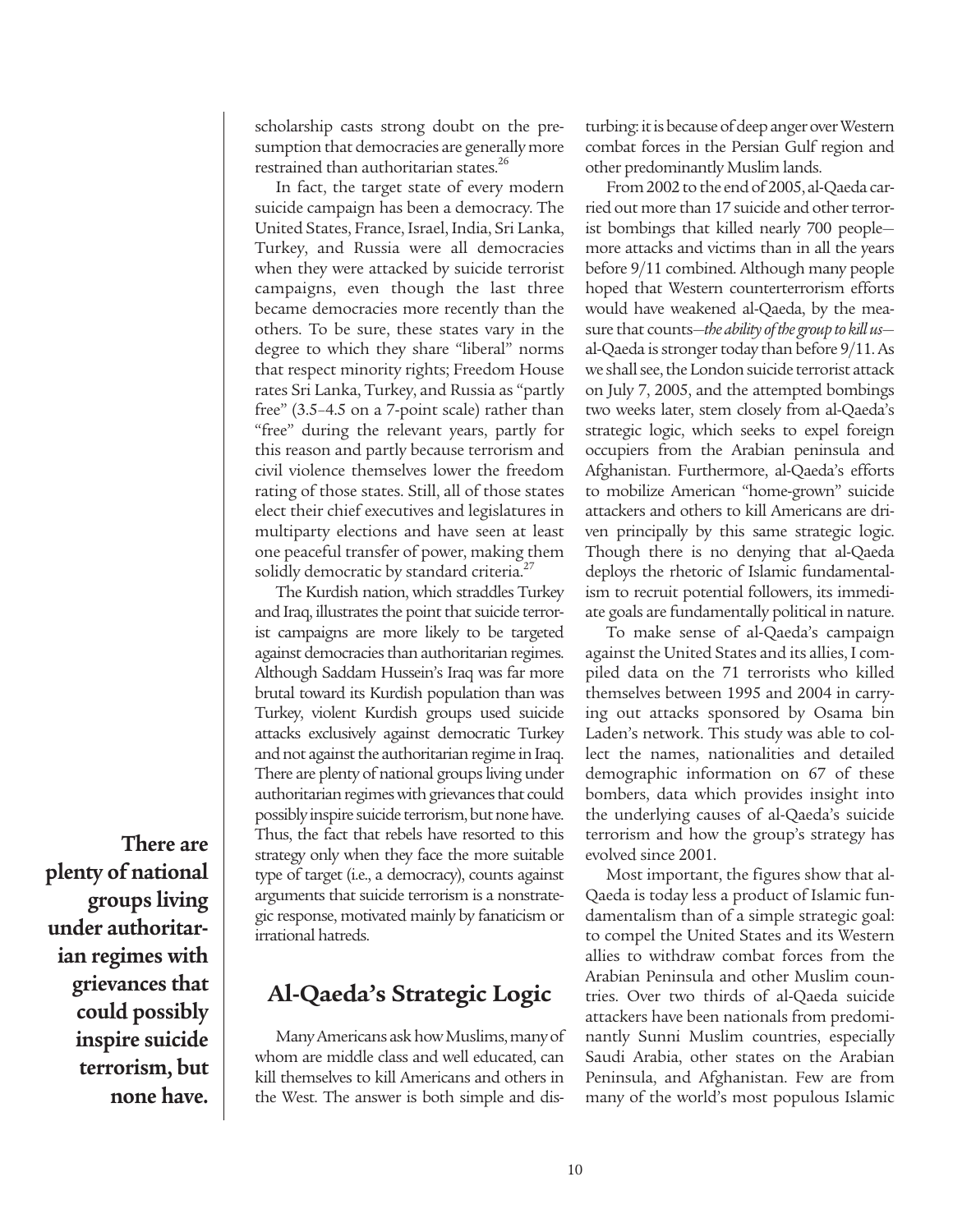fundamentalist countries. Sudan—an Islamic fundamentalist country with a population almost the same size as Saudi Arabia—has never produced an al-Qaeda suicide terrorist. Iran—whose population of 70 million people is steeped in Islamic fundamentalism and is three times the size of Saudi Arabia—has never produced one either. Iraqis, Shiite and Sunni alike, have similarly resisted al-Qaeda's appeals. The first case of an Iraqi waging a suicide attack outside of Iraq occurred in Jordan in November of 2005.

Even the one third of al-Qaeda suicide attackers who are transnational in nature (in other words, are not drawn from al-Qaeda's Arabian core) are powerfully motivated by anger over Western combat operations against kindred groups. The 7/7 bombers in some ways complicate the picture. The individuals who committed the London suicide attacks would surely be considered part of al-Qaeda's transnational support. The attackers, mostly British citizens of Pakistani extraction, were not ethnically related to those suffering under foreign occupation. They were, however, individuals with dual loyalties, and sympathy with the plight of coreligionists suffering under foreign military occupation played a powerful role in the suicide bombers' motivations. Here, as before, the pivotal motivation was foreign occupation of a territory prized by the terrorists. And here, as before, suicide terrorism was seen as an effective weapon with which to coerce the democratic nation(s) occupying the prized territory.

First, the al-Qaeda group that claimed responsibility for the London attacks said that they were intended to punish Great Britain for its military operations in Iraq and Afghanistan. The al-Qaeda statement was released just hours after the July 7 attack and went on to threaten Italy and Denmark with terrorist attacks if those states "did not withdraw their troops from Iraq and Afghanistan."28

Second, Hussein Osman, one of the four would-be July 21 bombers captured in Rome, said in his interrogation by Italian authorities: "Religion had nothing to do with this . . . . We were shown videos with images of the war in Iraq."29

Third, Mohammad Sidique Kahn, the ringleader of the July 7 bombers, made a video that al-Qaeda released several months after that attack. In it, Kahn says that the purpose of the London attacks was to punish Britain because its "democratically elected governments continuously perpetrate atrocities against my people all over the world . . . . Until you stop the bombing, gassing, imprisonment and torture of my people we will not stop this fight." $30$ 

#### **Divided Loyalties and Nationalism**

Although the airline bombing plot in August 2006 was thwarted, the arrest and detention of at least 26 individuals in the UK reveals that more than a year after the 7/7 attacks, British Muslims still identify with the plight of kindred groups suffering under foreign occupation and are willing to engage in suicide terrorism to effect a change in British policy. And yet, such sentiments should not be blown out of proportion. When the British Home Office conducted a detailed survey of the attitudes of the 1.6 million Muslims living in Britain in April 2004, it found that between 8 and 13 percent believed that more suicide attacks against the United States and the West were justified. These numbers are troubling enough, but they also reveal the limits of divided loyalties: according to the report, "the great majority of British Muslims (up to 85%) regarded the attacks on western targets, including the  $9/11$  attacks, as unjustified.<sup>331</sup>

Among those who endorsed suicide terrorism, the survey went further to identify the specific reason—Iraq. In other words, the principal factor driving support for suicide terrorism among radicalized British Muslims was not "Islamo-Fascism," but deep anger over British military policies in the Persian Gulf region, policies which were seen as deeply harmful to a kindred ethnic group.

The pool of would-be al-Qaeda suicide terrorists is drawn from one of two groups: individuals who suffer or perceive personal harm or humiliation as a result of foreign

**Though al-Qaeda deploys the rhetoric of Islamic fundamentalism to recruit potential followers, its immediate goals are fundamentally political in nature.**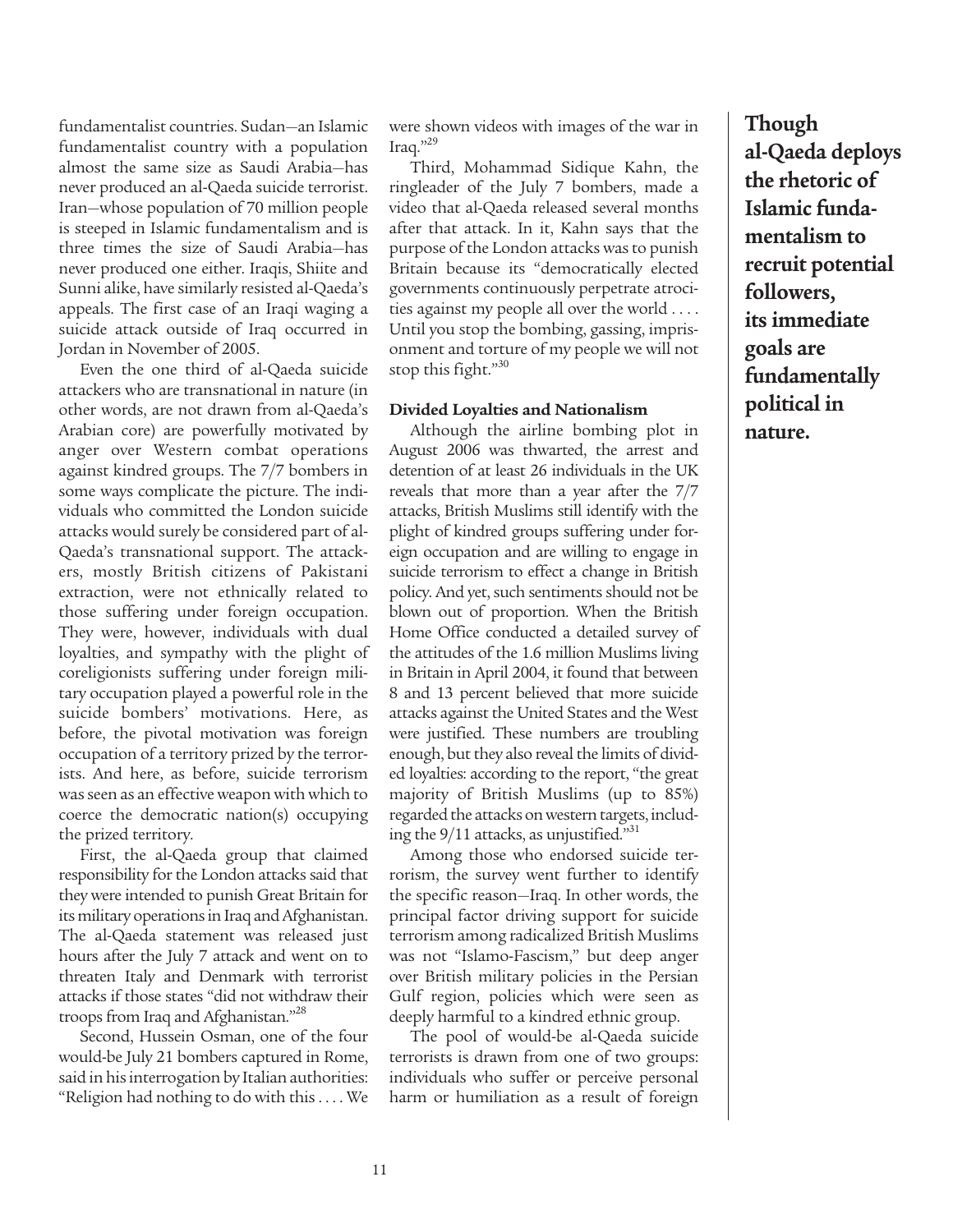military occupation, and individuals who suffer no personal ill-effects from foreign occupation but who identify with the plight of a kindred group that does. This suggests a simple implication for the security of the United States: if al-Qaeda's truly transnational support were to dry up tomorrow, the group would remain a robust threat to the United States. However, if al-Qaeda no longer drew recruits from the Muslim countries where there is an American *combat presence*, the remaining transnational network would pose a far smaller threat and might well simply collapse. $32$ 

#### **Al-Qaeda's Other Goals**

Although al-Qaeda leaders may harbor other goals—such as establishing an Islamic fundamentalist state—the history of suicide terrorism shows it is unlikely the group would be able to achieve that purpose through the use of suicide attacks. Over the past two decades, there have been 18 suicide terrorist campaigns and not a single one has been waged by terrorist groups in the offensive pursuit of territory, either to conquer the national homeland territory of another community or to establish a political system on the territory the terrorists prize. Instead, every suicide terrorist campaign since 1980 has been waged for defensive control of territory, to establish self-determination for a community facing the presence of foreign combat forces.

That is true even when suicide terrorism has produced impressive political gains for the terrorist group. For instance, after Hezbollah's suicide attacks compelled American, French, and Israeli forces to abandon territory in southern Lebanon, Hezbollah suicide attackers did not follow the Americans to New York, the French to Paris, or the Israelis to Tel Aviv. Indeed, after Israel's military forces completely abandoned Lebanon in 2000, Hezbollah suicide attacks stopped completely and have not resumed to this day. To be sure, Hezbollah remains committed to establishing an Islamic fundamentalist state. However, there is no evidence—even after 18 years of suicide attacks to

eject foreign forces from Lebanon—that Hezbollah is likely to use suicide attacks for that purpose.

Understanding more about the strategic logic of suicide terrorism helps to explain why that is. Suicide terrorists—for al-Qaeda, Hezbollah, and all other groups using this tactic—are overwhelmingly walk-in volunteers, not long-time members of terrorist groups. They are not produced in madrassas; fewer than a half dozen of the 462 suicide terrorists in this study fit that description. Suicide terrorism is mainly a demand-driven, not a supply-manufactured, phenomenon, and there is one principal motive driving individuals to take up that mission, which stands head and shoulders above the rest: deep anger at the presence of foreign combat forces on territory that the terrorists prize. Some individual attackers prize the territory for secular reasons. Some for religious reasons. It is common for nationalist sentiments to blend secular and religious commitments to territory. However, the important point is that were it not for deep anger at the presence of foreign combat forces, suicide terrorism would be an exceedingly rare phenomenon.

#### **War on America's Allies**

A closer look at al-Qaeda's suicide terrorist campaign against the United States and its allies in 2002 and 2003 helps to clarify the strategic logic guiding their operations. As Table 1 shows, what is common across al-Qaeda suicide attacks since 9/11 is neither their geographic location nor the nationality of the attacker, but rather the identity of the victims killed; al-Qaeda has killed citizens from 18 of the 20 countries that Osama bin Laden has cited as supporting the American invasions of Afghanistan and Iraq—but during that same period, al-Qaeda has not conducted a successful terrorist attack either on U.S. soil, nor has it—with the notable exception of the July 2003 bombing of the Marriott Hotel in Jakarta—conducted an attack against a predominantly American target.

There is good evidence that the shift in al-Qaeda's targeting scheme since 9/11 was the

**Not a single "terrorist campaign" has been waged by terrorist groups in the offensive pursuit of territory.**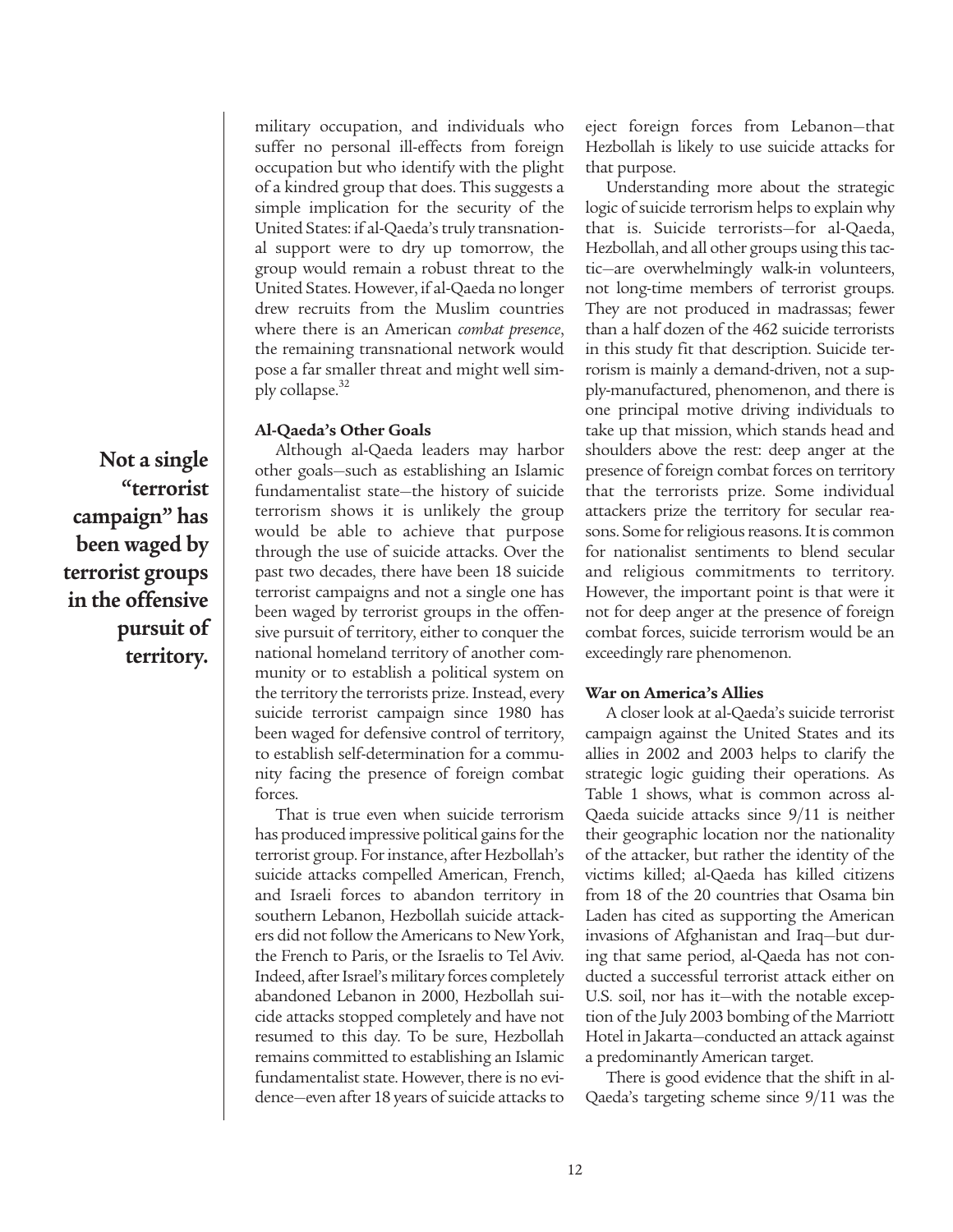|     | Date           | Weapon           | Target                                  | Killed | <b>Identity of Victims</b>               |
|-----|----------------|------------------|-----------------------------------------|--------|------------------------------------------|
| 1.  | April 11, 2002 | Car Bomb         | Synagogue, Djerba, Tunisia              | 21     | 14 Germans, and 1 French national        |
| 2.  | May 8, 2002    | Car Bomb         | Sheraton Hotel, Karachi                 | 14     | 11 French nationals                      |
| 3.  | June 16, 2002  | Car Bomb         | US Consulate, Karachi                   | 12     | Local residents working w/U.S.           |
| 4.  | Oct 6, 2002    | <b>Boat Bomb</b> | French Oil Tanker, Yemen                |        | 1 French national                        |
| 5.  | Oct 12, 2002   | Car Bomb         | Nightclub, Bali, Indonesia              | 202    | 88 Australians, 25 British               |
| 6.  | Nov 28, 2002   | Car Bomb         | Hotel, Mombasa, Kenya                   | 13     | 3 Israelis                               |
| 7.  | May 12, 2003   | 3 Car Bombs      | Riyadh, Saudi Arabia                    | 34     | 8 Americans, plus a number of other      |
|     |                |                  |                                         |        | Westerners                               |
| 8.  | May 16, 2003   | Car Bombs        | Casablanca, Morocco                     | 31     | French, Spanish, and Italians            |
| 9.  | June 7, 2003   | Car Bomb         | German Military Bus, Kabul              | 4      | 4 Germans                                |
| 10. | Aug 5, 2003    | Car Bomb         | Jakarta, Indonesia                      | 15     | Western tourists                         |
| 11. | Nov 8, 2003    | Car Bomb         | Riyadh, Saudi Arabia                    | 17     | Arabs working with the U.S.              |
| 12. | Nov 15, 2003   | 2 Car Bombs      | 2 synagogues, Istanbul, Turkey          | 31     | 9 Turkish nationals                      |
| 13. | Nov 20, 2003   | 2 Truck Bombs    | British Embassy, Istanbul Turkey        | 25     | British nationals and Turks working with |
|     |                |                  |                                         |        | the UK                                   |
| 14. | Dec 25, 2003   | 2 Truck Bombs    | Pakistani President Pervez Musharraf 14 |        | Government Allied to U.S.                |
| 15. | Dec 28, 2003   | Car Bomb         | Airport, Kabul                          | 5      | European Troops                          |

**Table 1 Al-Qaeda vs. United States and Allies, 2002–03**

Note: Victims came from 18 of 20 countries OBL cites as supporting US troops in Iraq and Afghanistan.

product of deliberate choice. In December 2003, the Norwegian intelligence service found an al-Qaeda planning document on a radical Islamic web page that described a coherent strategy for compelling the United States and its allies to leave Iraq. The 42-page document, dated September 2003, assumed that new spectacular attacks directed against the United States would be insufficient to compel America to change its policies. Instead, the document advised that attacks be directed at America's European allies, who could be coerced to withdraw their forces, thus increasing the economic and other burdens that the United States would have to bear in order to continue the occupations of Afghanistan, Iraq, and the Arabian peninsula.

The document went on to evaluate the prospects of using spectacular terrorist attacks to coerce Spain, Great Britain, and Poland to withdraw from Iraq and concluded that Spain—due to the high level of domestic opposition to the Iraq war—was the most vulnerable. The document recommended strikes against Spain just before the March 2004 national elections. Below are important passages from the analysis of the likely outcome of terrorist attacks in Spain:

In order to force the Spanish government to withdraw from Iraq the resistance should deal painful blows to its forces. This should be accompanied by an information campaign clarifying the truth of the matter inside Iraq. It is necessary to make utmost use of the upcoming general election in Spain in March next year.

We think that the Spanish government could not tolerate more than two, maximum three blows, after which it will have to withdraw as a result of popular pressure. If its troops still remain in Iraq after these blows, then the victory of the Socialist Party is almost secured, and the withdrawal of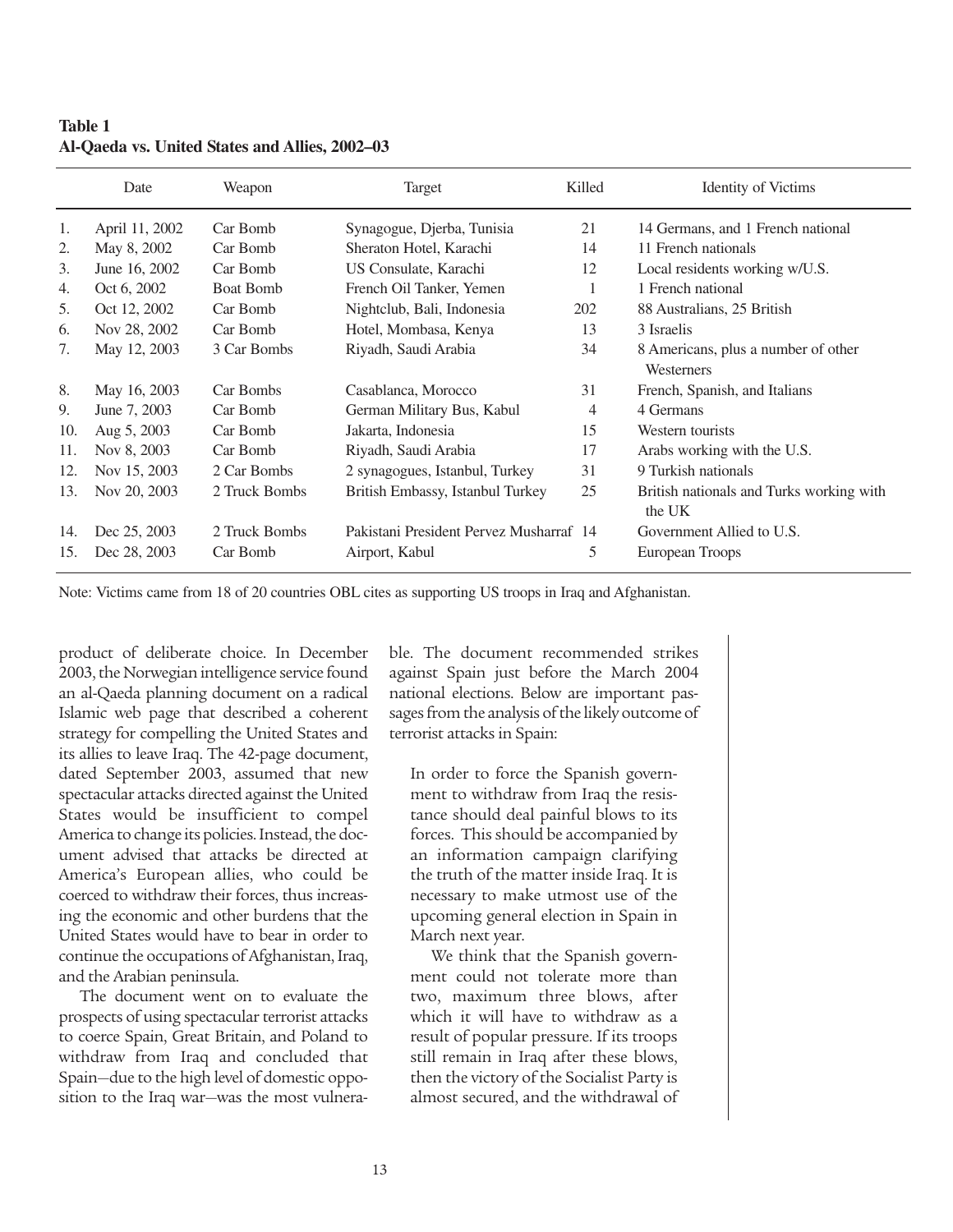**What is common across al-Qaeda suicide attacks since 9/11 is the identity of the victims; al-Qaeda has killed citizens from 18 of the 20 countries that Osama bin Laden has cited as supporting the American invasions of Afghanistan and Iraq.**

the Spanish forces will be on its electoral program.

Lastly, we are emphasise (sic) that a withdrawal of the Spanish or Italian forces from Iraq would put huge pressure on the British presence (in Iraq), a pressure that Toni (sic) Blair might not be able to withstand, and hence the domino tiles would fall quickly. Yet, the basic problem of making the first tile fall still remains.<sup>33</sup>

Although they did not employ suicide tactics, terrorists did strike trains in Madrid in March 2004, carrying out a coordinated series of bombings in which 190 people were killed and more than 2,000 injured. Soon thereafter, Spain did withdraw its forces from Iraq, just as the document predicted.

Shortly after Spain's decision to withdraw from Iraq, bin Laden issued a statement in which he offered to cease attacks on European countries that withdrew their forces from Iraq and Afghanistan. On April 15, 2004, bin Laden said: "I hereby offer [the Europeans] a peace treaty, the essence of which is our commitment to halt actions against any country that commits itself to refraining from attacking Muslims or intervening in their affairs . . . . The peace treaty will be in force upon the exit of the last soldier of any given [European] country from our land."

Bin Laden then taunted his Western audience:

As for those who lie to people and say that we hate freedom and kill for the sake of killing—reality proves that we are the speakers of truth and they lie, because the killing of the Russians took place only after their invasion of Afghanistan and Chechnya; the killing of the Europeans took place only after the invasion of Iraq and Afghanistan; the killing of the Americans in the Battle of New York took place only after their support for the Jews in Palestine and their invasion of the Arabian Peninsula.

He concluded with a chilling but simple offer: "Stop shedding our blood in order to protect your own blood."34 Officially, European states rejected bin Laden's offer. However, the number of European states leaving Iraq has been growing ever since.

The July 7, 2005, London attacks were part of al-Qaeda's new strategy. Indeed, al-Qaeda issued a statement specifically linking the London attacks to British operations in Iraq and Afghanistan and warned Italy and Demark to pull their forces out or face the same threat of terror.

The bottom line, then, is that al-Qaeda has not been fundamentally weakened in terms of its ability to coerce democratic governments to change their policies. Since 2001 al-Qaeda has concentrated on those U.S. allies most vulnerable to coercion and has achieved a significant degree of success in dividing the West and peeling away key support. Hence, far from being discouraged, the past few years are likely to have encouraged Osama bin Laden and other al-Qaeda leaders in the belief that they will ultimately succeed in their ultimate aim: causing the United States and its allies to withdraw military forces from the Persian Gulf region.

Indeed, Americans should take little comfort in the knowledge that al-Qaeda has decided to focus over the past few years on hitting U.S. military allies. As of 2006, this component of al-Qaeda's strategy has nearly run its course and was always viewed as a step toward adding more pressure on the United States by increasing the military and economic burden of keeping U.S. troops in Iraq and the rest of the Arabian peninsula. Furthermore, a statement released by Osama bin Laden on January 19, 2006, suggests that al-Qaeda may now be shifting from a focus on American allies back to its main target, the United States, and to American targets around the world. Using language similar to the 2003 document found by Norwegian intelligence, bin Laden says that although al-Qaeda has recently focused on "the capitals of the most important European countries of the aggressive coalition" in Iraq, "operations are in preparation" to carry out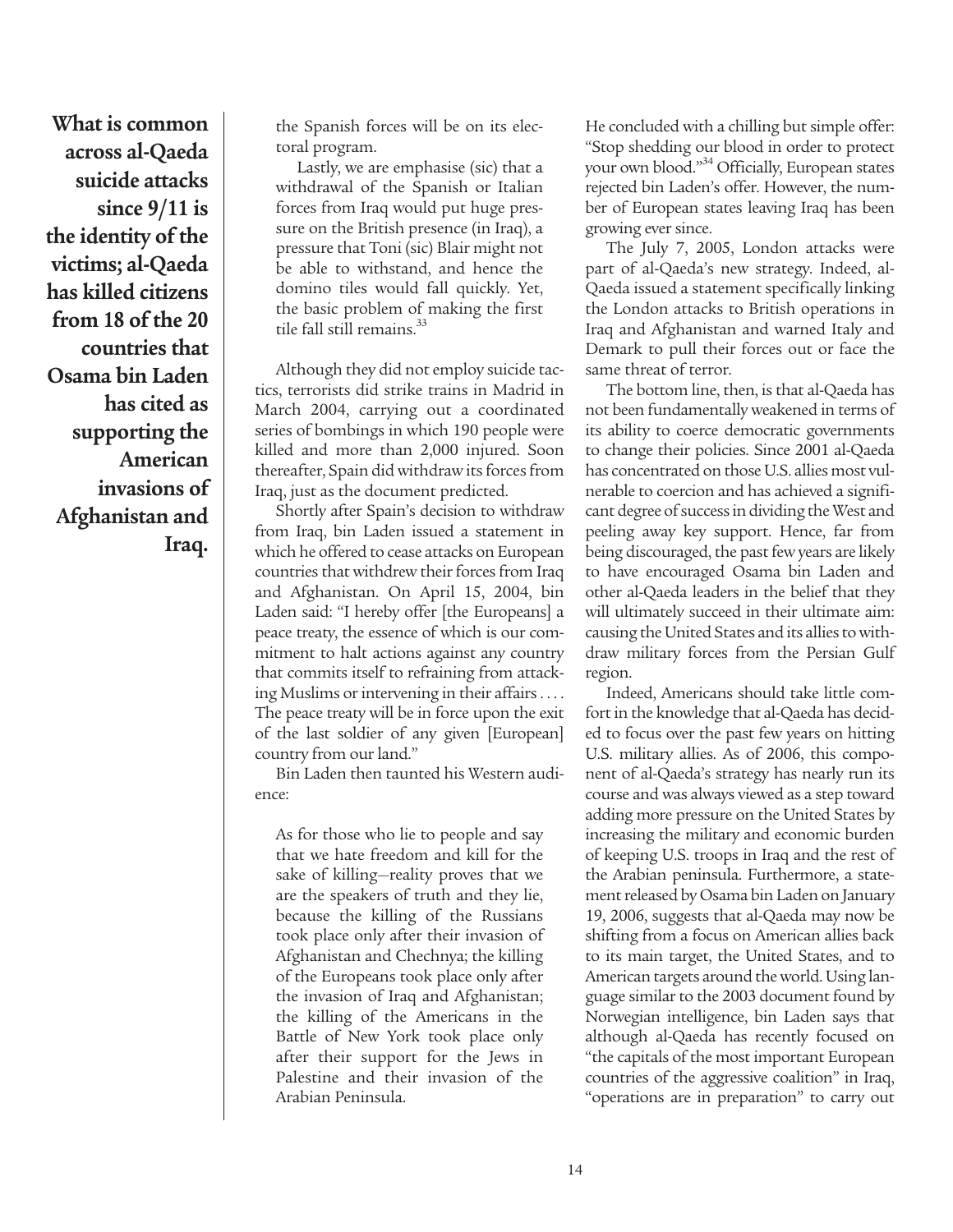"similar operations in America."<sup>35</sup> Given that Spain withdrew its forces from Iraq in 2004 and Britain and Italy both called for substantial withdrawals in 2006, it is hardly surprising that al-Qaeda believes that the time is right to focus again on American targets.

### **Suicide Terrorism and Democracy in Iraq**

The strategic logic of suicide terrorism helps to explain why this form of violence has continued unabated in Iraq. The brief lull in violence after the nationwide elections in January 2005 seemed to suggest that the march of democracy was trampling the threat of terrorism. But as electoral politics has taken root, the Iraqi insurgency and suicide terrorism have actually gained momentum. The elections in December 2005 were followed by an increase in violence, and that violence did not abate even after a national unity government was formed in June 2006. Likewise, Iraqis have not witnessed a notable decrease in the number of suicide attacks following the killing of al-Qaeda in Iraq leader Abu Musab al-Zarqawi, one of the chief instigators of sectarian violence through suicide attacks.

The rise of suicide terrorism in Iraq is a prime example of the strategic logic driving this phenomenon. Prior to the American and allied invasion in March 2003, Iraq had never had a suicide terrorist attack in its history. Since then, suicide terrorism has been doubling every year. Altogether in Iraq, there were 20 suicide attacks in 2003, nearly 50 in 2004, and 125 in 2005.<sup>36</sup>

Much is made of the fact that we aren't sure who the Iraqi suicide attackers are. That is not unusual in the early years of a suicide terrorist campaign. Hezbollah published most of the biographies and last testaments of its "martyrs" only after it abandoned the suicide-attack strategy in 1986, a pattern adopted by the Tamil Tigers as well. $37$ 

At the moment, our best information indicates that the suicide attackers in Iraq are Sunni Iraqis and foreign fighters, principally

from Saudi Arabia. The next largest group appears to be from Syria, and then Kuwait.<sup>38</sup> If so, this would mean that the main sources of suicide terrorists in Iraq are from Iraq itself or from neighboring Arab countries most likely to sympathize with the plight of a kindred ethnic group, in this case Sunni Arabs. This is fully consistent with what we've learned since 9/11 about the strategic logic of suicide terrorism.

Although the normal human impulse is to sympathize with the plight of those suffering attacks, some may wonder if the rise of suicide terrorism in Iraq is necessarily detrimental to American security. Is it not better to have these killers far away in Iraq rather than here in the United States? The answer is no— not so long as a large U.S. military force engaged in direct contact with these forces is contributing to a sense of occupation within the wider population (and potentially sympathetic transnational communities as well). Leading U.S. intelligence officials consider the presence of over 140,000 American combat troops in Iraq to be "the single most effective recruiting tool for Islamic militants."<sup>39</sup> This is consistent with what we have seen in the past two decades. The presence of tens of thousands of American combat forces on the Arabian Peninsula after 1990 was the primary motivating factor that al-Qaeda used to recruit suicide terrorists. Those individuals, in turn, attacked American embassies in Africa in 1998, the destroyer USS Cole in 2000, and the World Trade Center and Pentagon on 9/11.

The longer this suicide terrorist campaign continues, the greater the risk of new attacks in the United States. A chilling harbinger is the November 2005 suicide attacks on American hotels in Jordan by four Iraqi suicide bombers —the first known case in which Iraqis have conducted suicide attacks outside of Iraq.<sup>40</sup>

### **A New Strategy for Victory**

The fact that suicide terrorism is mainly a response to foreign occupation rather than a product of Islamic fundamentalism has

**Since 2001 al-Qaeda has concentrated on those U.S. allies most vulnerable to coercion and has achieved a significant degree of success in dividing the West.**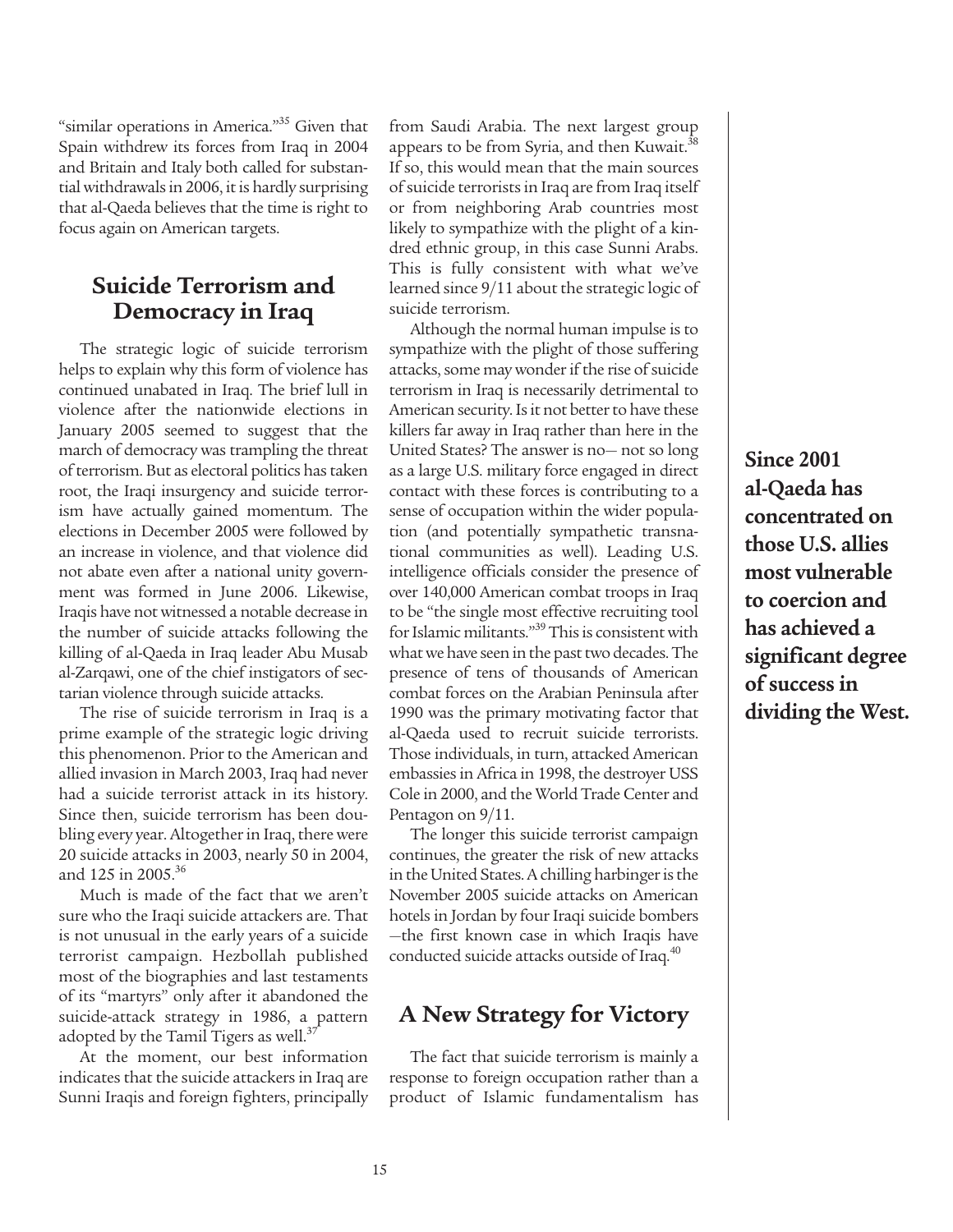**America needs a strategy that safeguards our vital interests in the region but does not stimulate the rise of a new generation of suicide terrorists.**

important implications for how the United States and its allies should conduct the war on terrorism. Spreading democracy in the Middle East is not likely to be a panacea as long as foreign combat troops remain in the region. If not for the world's interest in Persian Gulf oil, the obvious solution might well be to simply to abandon the region altogether. Complete disengagement from the Middle East, however, is not possible; America needs a new strategy that safeguards our vital interests in the region, but does not stimulate the rise of a new generation of suicide terrorists.

Beyond recognizing the limits of military action and stepping up domestic security efforts, Americans and their major-power allies would do well to recall the virtues of our traditional policy of "offshore balancing" in the Persian Gulf. During the 1970s and 1980s, the West managed its interests there without stationing any combat soldiers on the ground, but by keeping our forces close enough—either on ships or in bases near the region—to deploy in huge numbers in the event of an emergency that posed a direct threat to U.S. vital interests. That worked splendidly to defeat Iraq's aggression against Kuwait in 1990.

Over the next year, the United States and its allies in Iraq should completely turn over the responsibility for Iraq's security to Iraq's new government and should start systematically withdrawing troops. The overall goal should be to complete the transition toward "offshore balancing" by the end of the Bush presidency. But large numbers of these soldiers should not simply be sent to Iraq's neighbors, where they will continue to enrage many in the Arab world. Instead, U.S. policy should focus on keeping the peace from a discrete distance, minimizing the U.S. military footprint, and encouraging the other countries in the region to play a constructive role in stabilizing Iraq and in isolating and defeating Islamic extremists.

### **Notes**

1. Important works in the large literature on terrorism include Martha Crenshaw, "The Causes of Terrorism," *Comparative Politics* 13, no. 4 (July 1981): 379–99; Martha Crenshaw, ed., *Terrorism in Context* (State College, PA: Penn State University Press, 1994); Brian Jenkins, *International Terrorism: The Other World War* (Washington: RAND Corporation, 1985); Paul Wilkinson, *Terrorism and the Liberal State* (New York: New York University Press, 1986); Walter Laqueur, *The Age of Terrorism* (Boston: Little, Brown, 1987); Walter Reich, ed., *Origins of Terrorism* (New York: Cambridge University Press, 1990); Jerrold M. Post and Robert S. Robins, *Political Paranoia: The Psychopolitics of Hatred* (New Haven: Yale University Press, 1997); Bruce Hoffman, *Inside Terrorism*, rev. ed. (New York: Columbia University Press, 2006).

2. Robin Wright, *Sacred Rage: The Wrath of Militant Islam* (New York: Simon and Schuster, 1985). Also Martin Kramer, "The Moral Logic of Hizballah"; Ariel Merari, "The Readiness to Kill and Die: Suicidal Terrorism in the Middle East"; and Jerrold M. Post, "Terrorist Psycho-Logic: Terrorist Behavior as a Product of Psychological Forces," all in *Origins of Terrorism: Psychologies, Ideologies, Theologies, States of Mind*, 2d ed., ed. Walter Reich, (Washington: Woodrow Wilson Center Press, 1998).

3. See, for example, *Countering Suicide Terrorism* (Herzliya, Israel: International Policy Institute for Counter-Terrorism, 2001).

4. Ehud Sprinzak, "Rational Fanatics," *Foreign Policy*, September/October 2000, p. 66. See also Merari.

5. Alan Krueger and Jitka Maleckova, "Does Poverty Cause Terrorism?" *The New Republic*, June 24, 2002, pp. 27–33.

6. Marina Jimenez, "Infant Reported to Be Tool of Terror Scheme," *Globe and Mail*, August 14, 2006.

7. For a comprehensive review of the deficiencies of efforts to profile terrorists, see Rex A. Hudson, *The Sociology and Psychology of Terrorism: Who Becomes a Terrorist and Why?* (Washington: Federal Research Division, Library of Congress, September 1999). Commenting on the September 11 suicide attackers, Israeli terrorism expert Ehud Sprinzak said, "This is what I'm increasingly afraid of. If educated, older men could go into the suicide cycle, why not professors, doctors, lawyers . . . It's going to be increasingly difficult to characterize psychologically," Quoted in Shankar Vedantam, "Peer Pressure Spurs Terrorists," *Washington Post*, October 16, 2001.

8. On the definition of terrorism, see Alex P. Schmid and Albert J. Jongman, *Political Terrorism* (New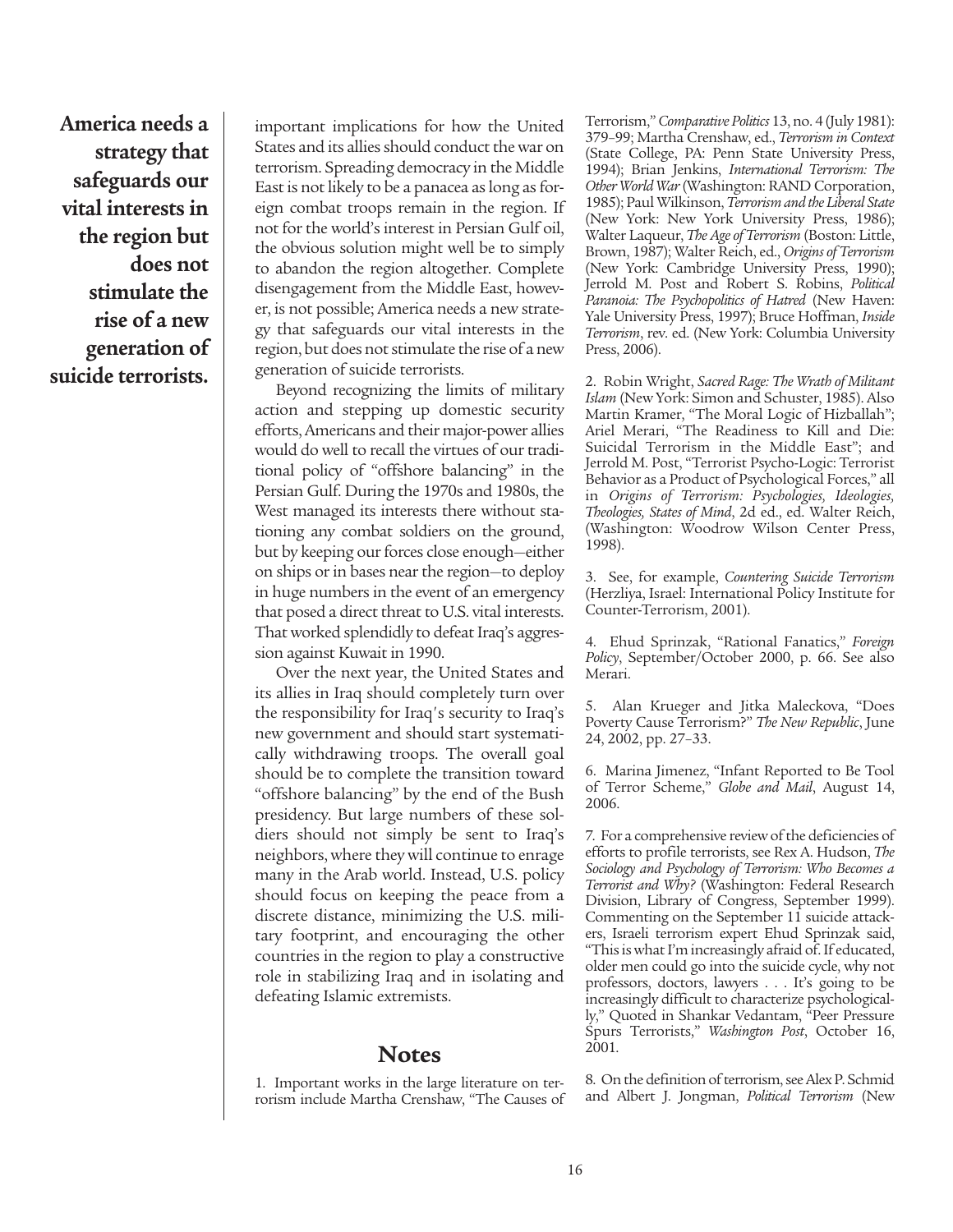Brunswick, NJ: Transaction Books, 1988) and the lengthy discussion in the introduction to *Patterns of Global Terrorism* (Washington: U.S. Department of State, 2001). For contrasting views on the definition of terrorism, see Timothy Garton Ash, "Is There a Good Terrorist?" *The New York Review of Books* 48, no.19 (November 29, 2001): 30–35. See also Crenshaw, ed., *Terrorism in Context*; and Omar Malik, "*Enough of the Definition of Terrorism!*" (London: Royal Institute of International Affairs, 2001).

9. For the definition of a suicide attack, see Robert Pape, *Dying to Win: The Strategic Logic of Suicide Terrorism* (New York: Random House, 2005), p. 10; and Merari.

10. Hunger strikes and self-immolation are not ordinarily considered acts of terrorism, and for good reason. Their main purpose is to evoke understanding and sympathy from the target audience, but not to cause terror. For an interesting discussion of these and other tactics of moral persuasion, see Reinhold Niebuhr, *Moral Man and Immoral Society: A Study of Ethics and Politics* (Louisville, KY: Westminster John Knox Press, 2002), pp. 231–56. I would like to thank Lloyd Rudolph for calling this to my attention.

11. For discussion of terrorism and catastrophic weapons, see Jessica Stern, *The Ultimate Terrorists* (Cambridge, MA: Harvard University Press, 1999); Robert Jay Lifton, *Destroying the World to Save It* (New York: Metropolitan Books, 1999); and Richard K. Betts, "The New Threat of Mass Destruction," *Foreign Affairs* 77, no.1 (January/February 1998): 26–41.

12. Joel Greenberg, "Suicide Planner Expresses Joy over His Missions," *New York Times*, May 9, 2002; World Islamic Front Statement, "Jihad against Jews and Crusaders," February 23, 1998.

13. "Iraqi Woman Confesses to Role in Jordan Blast," Associated Press, November 13, 2005.

14. Counting 9/11 would make the average number of deaths per attack 29. A total of 462 terrorists perpetrated the attacks, but many were team attacks involving multiple attackers.

15. Richard O'Neill, *Suicide Squads: The Men and Machines of WWII Special Operations* (Guilford, CT: Lyons Press, 2001), pp. 142–97.

16. Peter Schalk, "Resistance and Martyrdom in the Process of State Formation of Tamil Eelam," in Joyed Pettigrew, ed., *Martyrdom and Political Resistance* (Amsterdam: VU University Press, 1997), p. 76. The phrase "art of martyrdom" originates from an LTTE leader in an interview with Schalk.

17. Richard Perle and David Frum, *An End to Evil:*

*How to Win the War on Terror* (New York: Random House, 2003). See also Mark Juergensmeyer, "The Worldwide Rise of Religious Nationalism," *Journal of International Affairs* 50, no. 1 (Summer 1996).

18. The data for the survey are available from the Chicago Project on Suicide Terrorism, University of Chicago. For more on the methodology, see Pape.

19. These four groups are: al-Qaeda in Mesopotamia; Islamic Army in Iraq; First Four Caliphs Army; and Victorious Group's Army.

20. Elaine Sciolino, "Saudi Warns Bush," *New York Times*, January 27, 2002.

21. See, for example, a poll sponsored by the International Republican Institute, conducted by Hirzeit University in April 2006, http://home.bir zeit.edu/dsp/opinionpolls/poll25/analysis.html.

22. Khaled Hroub, *Hamas: Political Thought and Practice*(Washington: Institute for Palestine Studies, 2000); Andrea Nusse, *Muslim Palestine: The Ideology of Hamas* (Amsterdam: Harwood Academic, 1998).

23. See Gil Merom, *How Democracies Lose Small Wars: State, Society, and the Failures of France in Algeria, Israel in Lebanon, and the United States in Vietnam* (New York: Cambridge University Press, 2003).

24. Michael Horowitz and Dan Reiter, "When Does Aerial Bombing Work? Quantitative Empirical Tests, 1917–1999," *Journal of Conflict Resolution* 45 (April 2001): 147–73.

25. See, for example, Thomas Ricks, *Fiasco: The American Military Adventure in Iraq* (New York: Penguin Press, 2006), pp. 206–8.

26. Alexander B. Downes, "Targeting Civilians in War" (Ph.D. diss., University of Chicago, 2004).

27. Adam Przeworski et al., *Democracy and Development: Political Institutions and Well-Being in the World, 1950–1990* (Cambridge, UK: Cambridge University Press, 2000); Carles Boix and Sebastian Rosato, "A Complete Dataset of Regimes, 1850–1999" (unpublished manuscript, University of Chicago, 2001); Samuel P. Huntington, *The Third Wave*: *Democratization in the Late Twentieth Century* (Norman, OK: University of Oklahoma Press, 1991).

28. Elaine Sciolino, "The Ghosts of Madrid Stalk the Bloodied Streets of London," *International Herald Tribune*, July 8, 2005.

29. David Leppard and John Follain, "Third Terror Cell on the Loose?" *The Times* (London), July 31, 2005.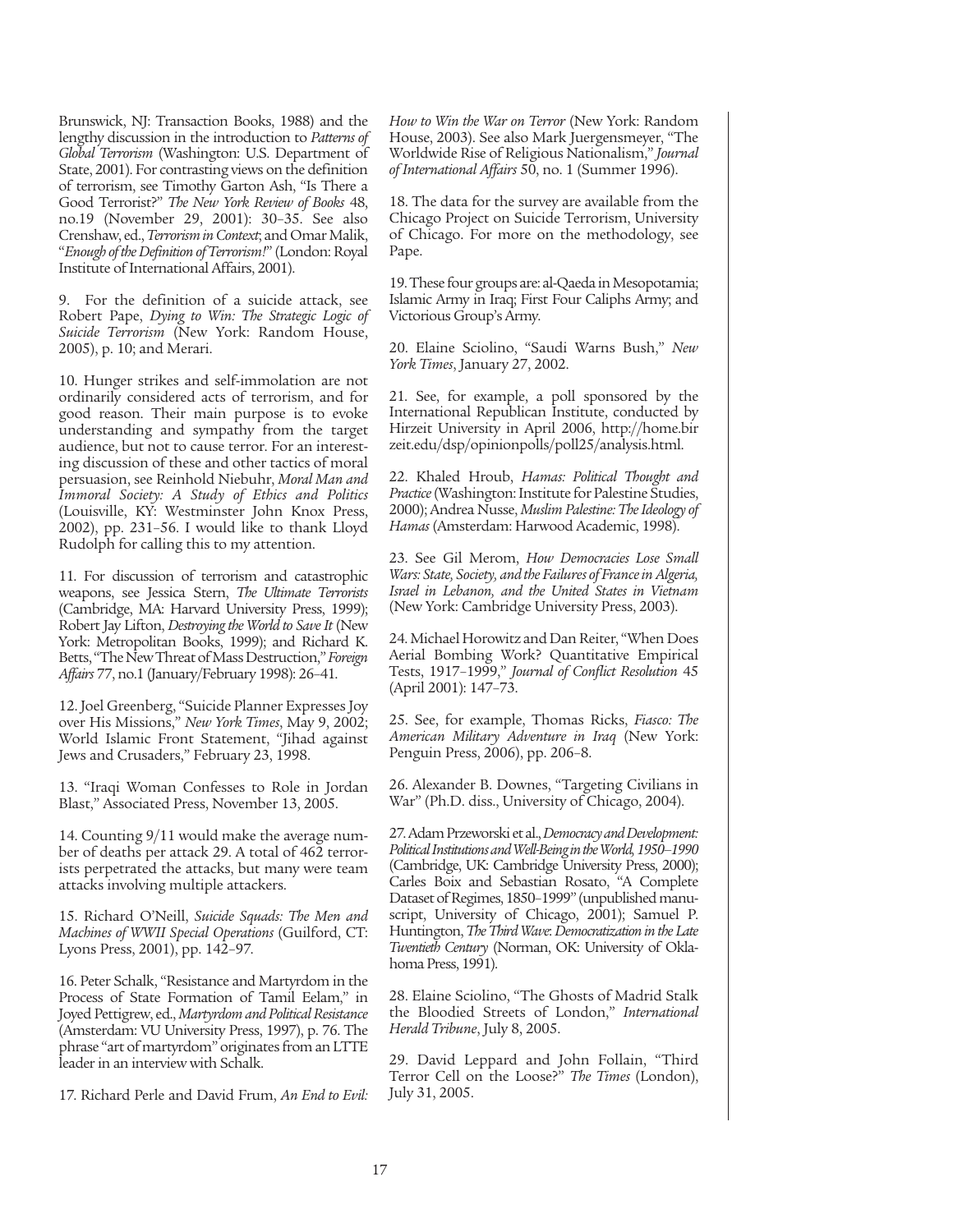30. "London Bomber Video Aired on TV," *BBC News*, September 7, 2005, http://news.bbc.co.uk/2 /hi/uk\_news/4206708.stm.

31. "Draft Report on Young Muslims and Extremism," *UK Foreign and Commonwealth Office/Home Office*, April, 2004, p. 12, http://www.globalsecuri ty.org/security/library/report/2004/muslimextuk. htm.

32. Political support for leaders, such as U.S. support of Pakistani president Pervez Musharraf, can also serve as a catalyst for attacks, but it does not trigger the same degree of hostility.

33. "Jihadi Iraq, Hopes and Dangers," a document dedicated to Yusuf al-Ayiri, a key al-Qaeda ideologist and media coordinator killed in the May 2003 attack in Riyadh, posted originally on a web page called "Global Islamic Media," and later posted on the web page of the Forsvarets Forskningsinstitutt, the Norwegian Defence Research Establishment. Translated from the Arabic by the Chicago Project on Suicide Terrorism.

34. "Special Dispatch No. 695," The Middle East Media Research Institute, April 15, 2004.

35. Hassan Fattah, "Bin Laden Warns of Attacks in U.S. But Offers Truce," *New York Times*, January 20, 2006.

36. Lionel Beehner, "Iraq: Suicide Attacks," The Council on Foreign Relations, August 1, 2005. See also Michael O'Hanlon, "The Iraq Index," The Brookings Institution, July 31, 2006.

37. Pape, pp. 126–154.

38. Beehner.

39. Karen DeYoung, "Signs Point to a Surviving Terror Network," *The Washington Post*, August 11, 2006.

40. Brent Sadler, "Jordan Confirms Al Qaeda Behind Hotel Blasts," *CNN*, November 12, 2005.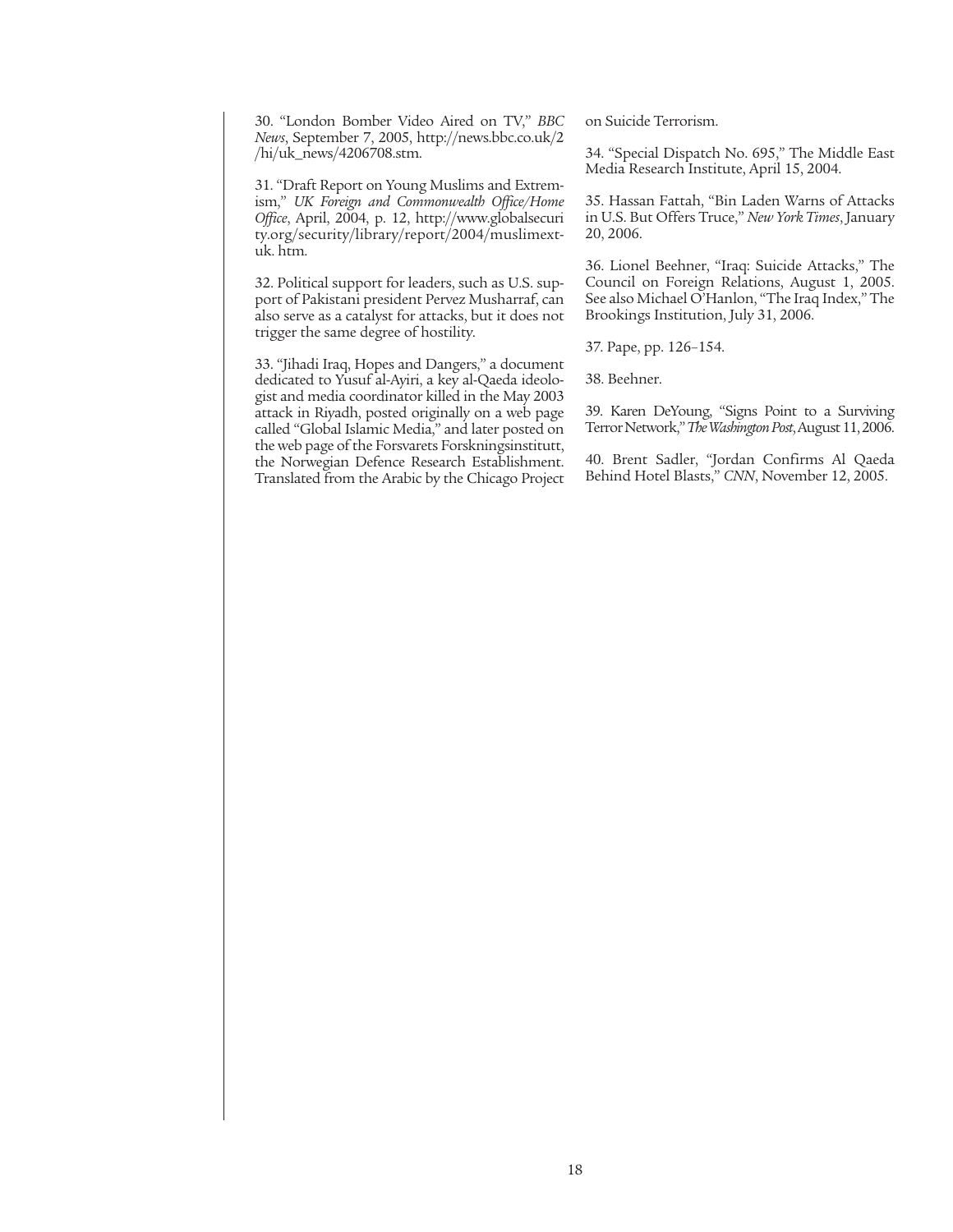#### **OTHER STUDIES IN THE POLICY ANALYSIS SERIES**

- 581. **Fiscal Policy Report Card on America's Governors: 2006** by Stephen Slivinski (October 24, 2006)
- 580. **The Libertarian Vote** by David Boaz and David Kirby (October 18, 2006)
- 579. **Giving Kids the Chaff: How to Find and Keep the Teachers We Need** by Marie Gryphon (September 25, 2006)
- 578. **Iran's Nuclear Program: America's Policy Options** by Ted Galen Carpenter (September 20, 2006)
- 577. **The American Way of War: Cultural Barriers to Successful Counterinsurgency** by Jeffrey Record (September 1, 2006)
- 576. **Is the Sky** *Really* **Falling? A Review of Recent Global Warming Scare Stories** by Patrick J. Michaels (August 23, 2006)
- 575. **Toward Property Rights in Spectrum: The Difficult Policy Choices Ahead**  by Dale Hatfield and Phil Weiser (August 17, 2006)
- 574. **Budgeting in Neverland: Irrational Policymaking in the U.S. Congress and What Can Be Done about It** by James L. Payne (July 26, 2006)
- 573. **Flirting with Disaster: The Inherent Problems with FEMA** by Russell S. Sobel and Peter T. Leeson (July 19, 2006)
- 572. **Vertical Integration and the Restructuring of the U.S. Electricity Industry** by Robert J. Michaels (July 13, 2006)
- 571. **Reappraising Nuclear Security Strategy** by Rensselaer Lee (June 14, 2006)
- 570. **The Federal Marriage Amendment: Unnecessary, Anti-Federalist, and Anti-Democratic** by Dale Carpenter (June 1, 2006)
- 569. **Health Savings Accounts: Do the Critics Have a Point?** by Michael F. Cannon (May 30, 2006)
- 568. **A Seismic Shift: How Canada's Supreme Court Sparked a Patients' Rights Revolution** by Jacques Chaoulli (May 8, 2006)
- 567. **Amateur-to-Amateur: The Rise of a New Creative Culture** by F. Gregory Lastowka and Dan Hunter (April 26, 2006)
- 566. **Two Normal Countries: Rethinking the U.S.-Japan Strategic Relationship** by Christopher Preble (April 18, 2006)